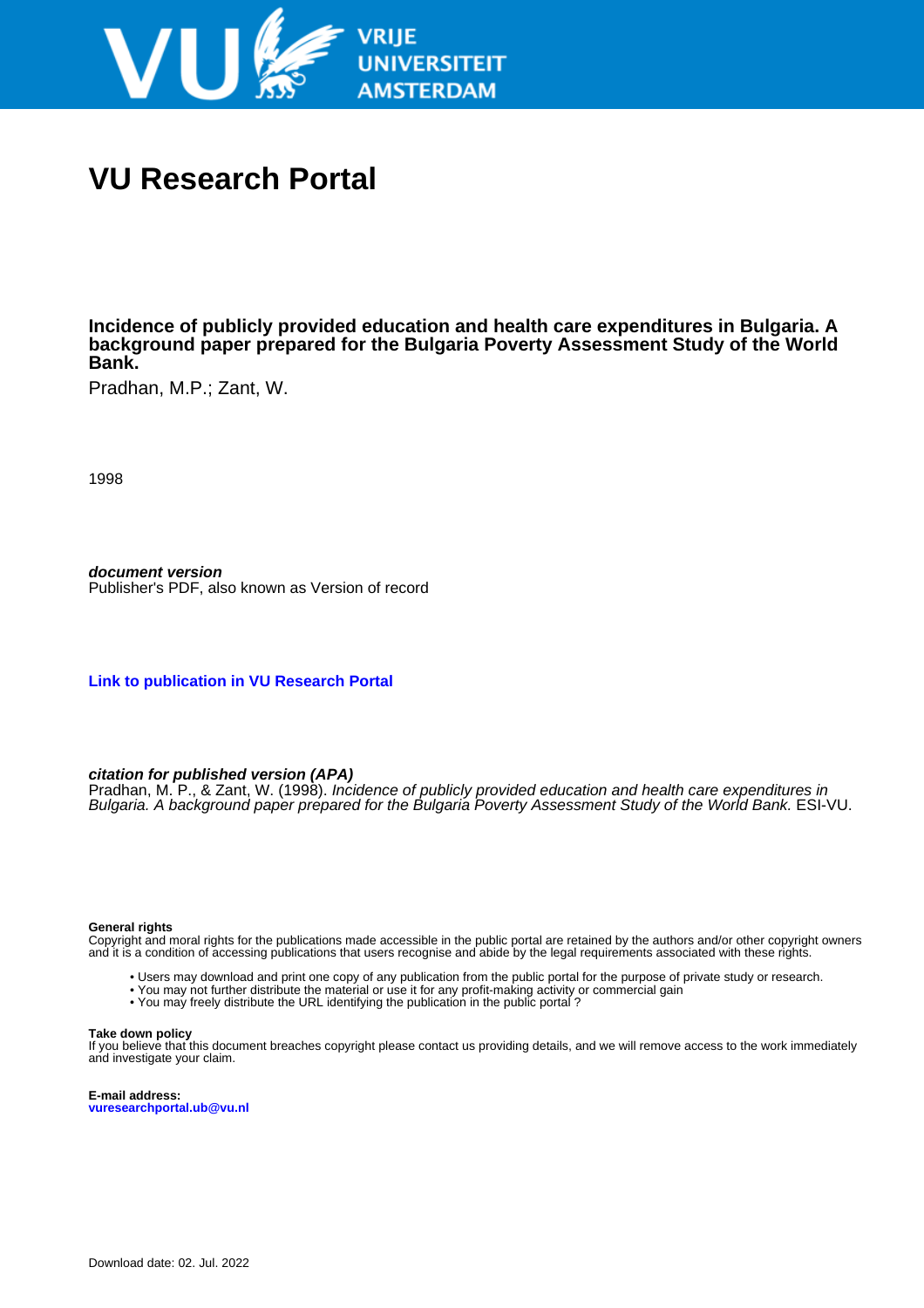# DRAFT

# INCIDENCE OF PUBLICLY PROVIDED EDUCATION AND HEALTH CARE EXPENDITURES IN BULGARIA A background paper prepared for the Bulgaria Poverty Assessment Study of the World Bank

by

Menno Pradhan Wouter Zant<sup>1</sup>

July 1998

l

<sup>&</sup>lt;sup>1</sup> Economic and Social Institute, Free University, Amsterdam, De Boelelaan 1105, 1081 HV Amsterdam, The Netherlands. Computational assistance by Baukje Gietema is gratefully aknowledged. Dena Ringold from the World Bank is gratefully acknowledged for assistance with collecting the data.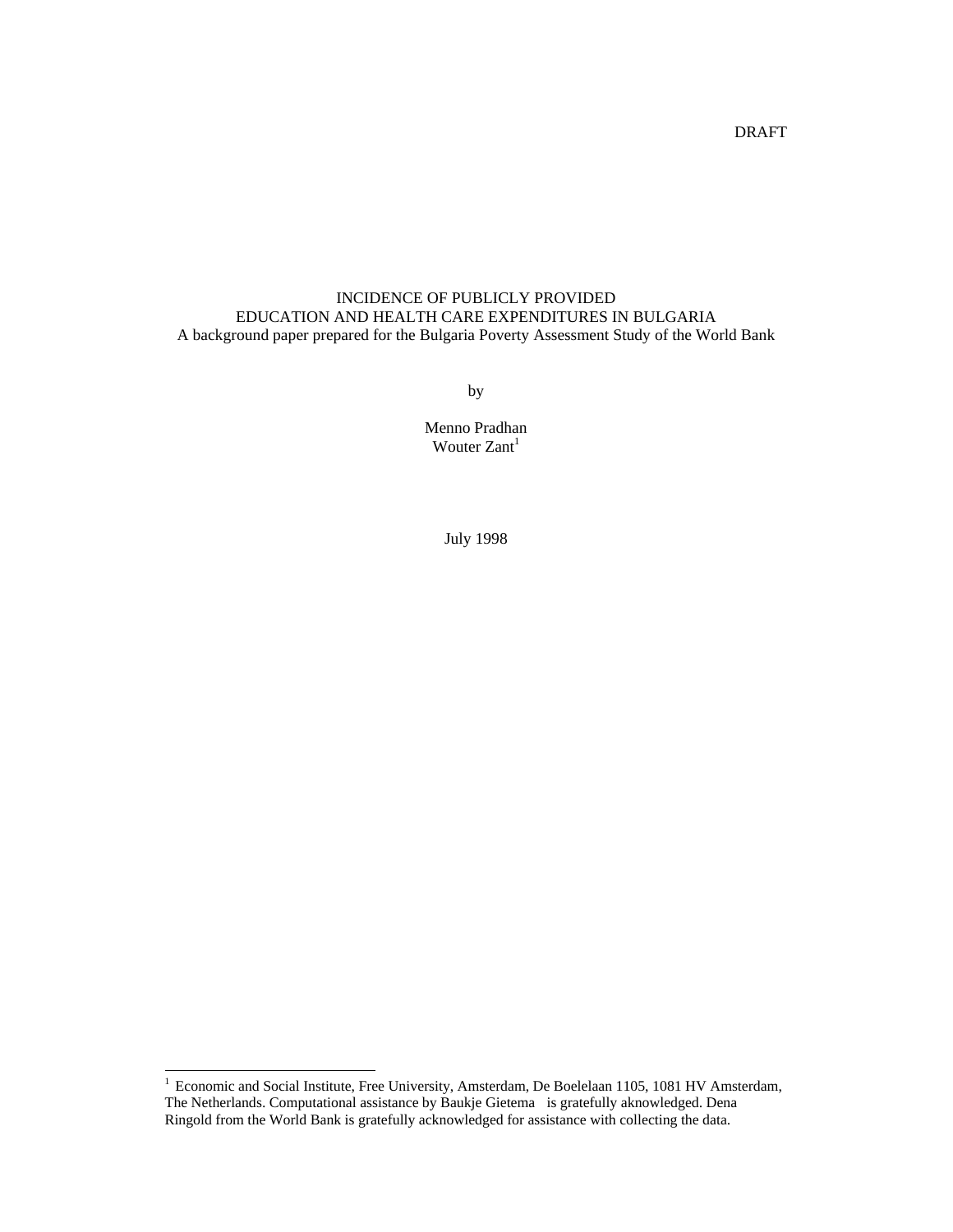# **1 Introduction**

The objective of this report is to establish how in-kind transfers on education and health care are distributed over the different income groups in Bulgaria. This so-called benefit incidence is implemented by using a methodology applied in many earlier poverty analyses by the World Bank (see e.g. Van de Walle and Nead, 1995). Additionally the distribution of private expenditures, required to make use of publicly provided education and health care facilities, is assessed. The outcome of the benefit incidence analysis is compared with an earlier study on Bulgaria (see Demery and Mehra (1996)); labeled as DM96 in the remainder of the text), which is the predecessor of the current report.

The benefit incidence analysis of education and health care is based on the Bulgaria Integrated Household Survey 1997 (BIHS97). This survey was fielded from March 1997 to September 1997 and covers 2323 households with 6965 persons in total. The survey is nationwide. Per capita consumption reported in the survey is used to measure living standards and to allocate the households to quintiles. The information of the survey on actual use of education and health care is combined with budgetary information on expenditures on these provisions, in order to calculate the benefit incidence. The distribution of benefits of education and health care over quintiles shows to what extent government expenditures in these areas reach the poor groups in the Bulgarian society.

The paper is organized as follows. In Section 2 the education sector is treated. After a short overview of the school system and a quantitative description of the supply side of the education sector, the benefit incidence of education is assessed. An attempt is made to relate the private expenditures needed to make use of government funded education to households income and the unit costs of public spending. In Section 3 an analogous treatment is given to health care. In a final section, section 4, a summary and conclusion is presented. In the remainder of this section some key features of the Bulgarian economy (area and population) are presented. Information from official sources are compared to the data from the survey in order to assess whether these two sources of information correspond.

Bulgaria, located in the south east of Europe, bordered on the north by Romania, on the west by the former republic of Yugoslavia (Serbia/Montenegro) and the former Yugoslav Republic Macedonia, on the south by Greece and Turkey and on the east by the Black sea, has a size of 110,111 square km, or about the same size as Cuba. The average distance form north to south is 250 km and from east to west 450 km. The Danube river creates a natural border with Romania in the north. The size of the population at the end of 1996 is around 8.3 million and has seen a gradual decline over the last years, largely caused by emigration. There are a few ethnic groups of which the most important ones are Turks, Romany gypsies and Macedonians, which together form around 15%. The country is divided in 9 provinces (oblasts), namely Bourgas, Haskovo, Lovech, Montana, Plovdiv, Russe, Sofia City, Sofia and Varna. The major cities are Sofia, the national capital with a population of 1.4 million people, located in the east of the country, Plovdiv in the middle of the country and Varna, the main sea port located at the Black sea, both with around 350 thousand inhabitants. Table 1 summarizes a number of characteristics of the regional composition of population and area. From the table it is observed that a large share of the Bulgarian population is urbanized. The table also shows that Sofia City and Plovdiv region have the largest share of the total population, almost twice as large as Montana region which has the smallest share of the population. Montana, Haskovo and Sofia region have a relatively low population density which is predominantly rural, while the opposite is the case for Sofia City, Plovdiv and Varna region. Sofia City has a population density that is more than tenfold the Bulgarian average.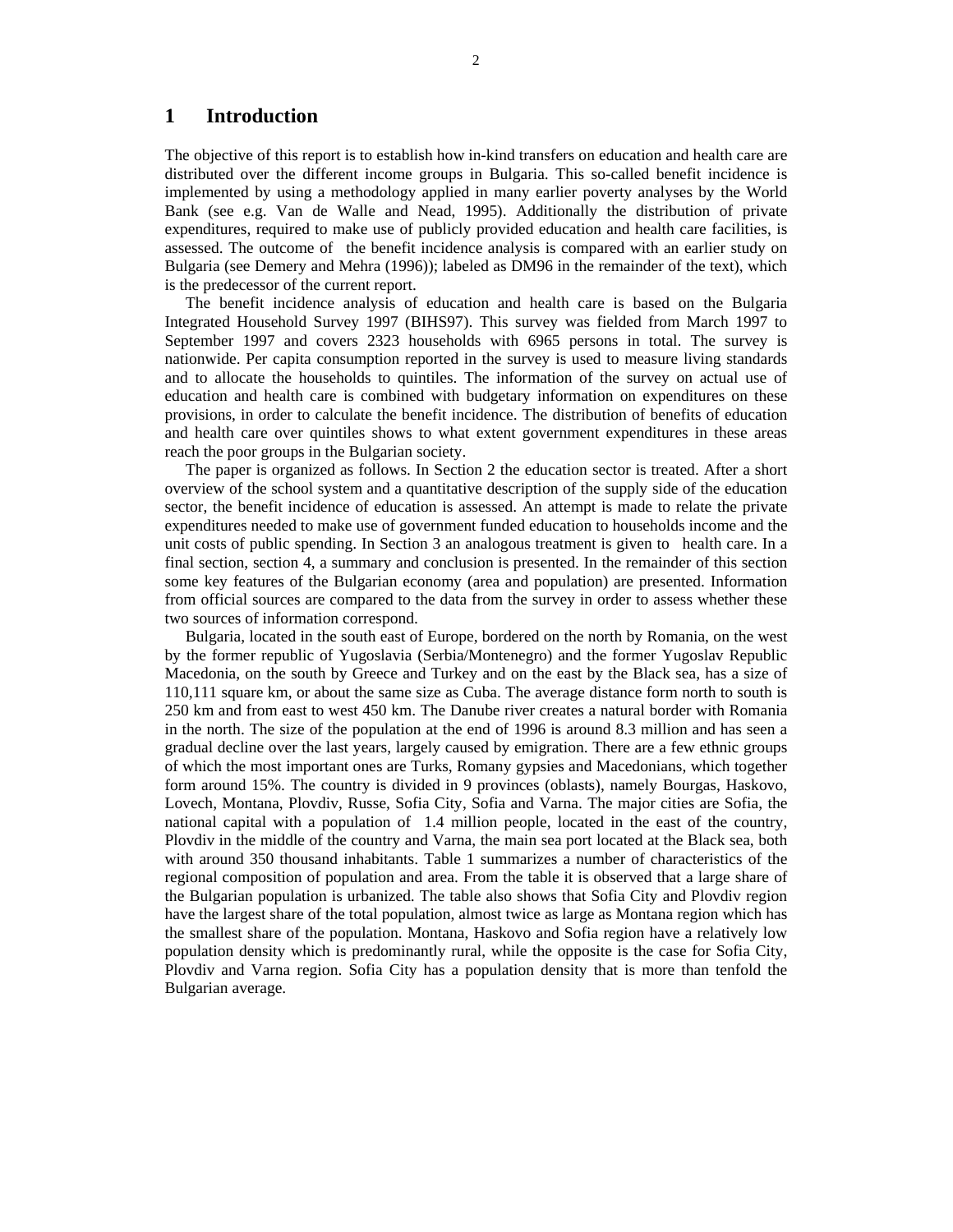| <b>Region</b>  | in number | <b>Population</b> Share in % | Area in<br>sqkm | <b>Share</b><br>in $%$ | <b>Population</b><br>per sqkm | <b>Share of urban</b><br>population in<br>$\%$ /a |
|----------------|-----------|------------------------------|-----------------|------------------------|-------------------------------|---------------------------------------------------|
|                |           |                              |                 |                        |                               |                                                   |
| <b>Bourgas</b> | 841798    | 10.1(11.3)                   | 14637           | 13.2                   | 57.5                          | 67.6(60.2)                                        |
| Haskovo        | 895262    | 10.7(13.8)                   | 13899           | 12.5                   | 64.4                          | 59.7 (65.8)                                       |
| Lovech         | 982368    | 11.8(12.4)                   | 15148           | 13.6                   | 64.9                          | 64.5(55.1)                                        |
| Montana        | 609967    | $7.3$ $(8.4)$                | 10582           | 9.5                    | 57.6                          | 57.5 (54.5)                                       |
| Ploydiy        | 1206644   | 14.5(11.2)                   | 13610           | 12.3                   | 88.7                          | 64.7(70.2)                                        |
| Russe          | 754542    | 9.0(11.3)                    | 10884           | 9.8                    | 69.3                          | 54.3 (60.8)                                       |
| Sofia City     | 1189043   | 14.3(13.0)                   | 1316            | 1.2                    | 903.5                         | 95.7 (100.0)                                      |
| Sofia Region   | 962729    | 11.5(10.7)                   | 18995           | 17.1                   | 50.7                          | 60.5(69.3)                                        |
| Varna          | 898583    | 10.8<br>(6.7)                | 11940           | 10.8                   | 75.3                          | 70.8 (59.3)                                       |
| All Bulgaria   | 8340936   |                              | 111011          |                        | 75.1                          | 67.6(66.4)                                        |

**Table 1** Population, area, population density and urbanization, 31-12-1996 (BIHS 97 figures between parenthesis)

Source: National Institute of Statistics (NIS), BIHS 1997

/a survey estimates in brackets

Table 1 also reports to what extent the regional composition according to NIS corresponds with the regional composition based on the survey<sup>2</sup>. The share of the regional population in the total population and the share of the urban population according to the survey is reported in brackets in the relevant columns. There are differences between survey and NIS data, but the table suggests that the composition of the population is to a large extent tracked by the survey.<sup>3</sup> However, the figures for Varna Region, both the urban and the total population are slightly out of range, possibly caused by an under-sampling of the urban population. Education enrollment and incidence of illness or the use of health care is closely related to the age composition of the population: for education the people with an age between 3 and 18 years is of particular relevance. The incidence of health is rising with age and, hence, the share of older people in the population matters. Table 2 shows the composition of the population by specific and relevant age groups, both according to NIS and BIHS 1997. Also with respect to the age composition the sample survey appears to correspond reasonably well with the NIS data.

|                | Urban                                    |             |                                           |             |                                          |             | Rural                                     |             |
|----------------|------------------------------------------|-------------|-------------------------------------------|-------------|------------------------------------------|-------------|-------------------------------------------|-------------|
| <b>Region</b>  | age 3-18<br>share of total<br>in $\%$ /a |             | age $50+$<br>share of total<br>in $\%$ /a |             | age 3-18<br>share of total<br>in $\%$ /a |             | age $50+$<br>share of total<br>in $\%$ /a |             |
|                | <b>NIS</b>                               | <b>BIHS</b> | <b>NIS</b>                                | <b>BIHS</b> | <b>NIS</b>                               | <b>BIHS</b> | <b>NIS</b>                                | <b>BIHS</b> |
|                |                                          |             |                                           |             |                                          |             |                                           |             |
| <b>Bourgas</b> | 1.57                                     | 1.01        | 1.80                                      | 2.71        | 0.65                                     | 0.75        | 1.40                                      | 2.42        |
| Haskovo        | 1.47                                     | 1.75        | 1.69                                      | 2.85        | 0.87                                     | 0.65        | 1.81                                      | 2.16        |
| Lovech         | 1.56                                     | 1.52        | 2.22                                      | 2.14        | 0.65                                     | 1.16        | 2.22                                      | 1.88        |
| Montana        | 0.94                                     | 0.75        | 1.13                                      | 1.90        | 0.43                                     | 0.77        | 1.77                                      | 1.62        |
| Ploydiy        | 2.03                                     | 1.42        | 2.64                                      | 2.60        | 1.02                                     | 0.65        | 2.01                                      | 1.27        |
| Russe          | 1.05                                     | 1.72        | 1.40                                      | 1.72        | 0.84                                     | 0.78        | 1.62                                      | 1.98        |
| Sofia City     | 2.47                                     | 2.11        | 4.28                                      | 4.60        | 0.11                                     | 0.00        | 0.23                                      | 0.00        |
| Sofia Region   | 1.58                                     | 1.61        | 1.89                                      | 2.03        | 0.81                                     | 0.74        | 2.01                                      | 1.49        |
| Varna          | 1.63                                     | 0.61        | 2.09                                      | 1.48        | 0.64                                     | 0.29        | 1.29                                      | 1.82        |
| All Bulgaria   | 14.29                                    | 12.50       | 19.14                                     | 22.03       | 6.02                                     | 5.79        | 14.36                                     | 14.65       |

**Table 2** Age composition of the population, 31-12-1996

Source: NIS, BIHS 1997

/a expressed as a percentage of total population

<sup>&</sup>lt;sup>2</sup> Unfortunately such a check on the correspondence between survey data and population data is not implemented in DM96

 $3 \text{ Å}$  formal test implying confidence intervals for these shares would be most appropriate, but is however not implemented.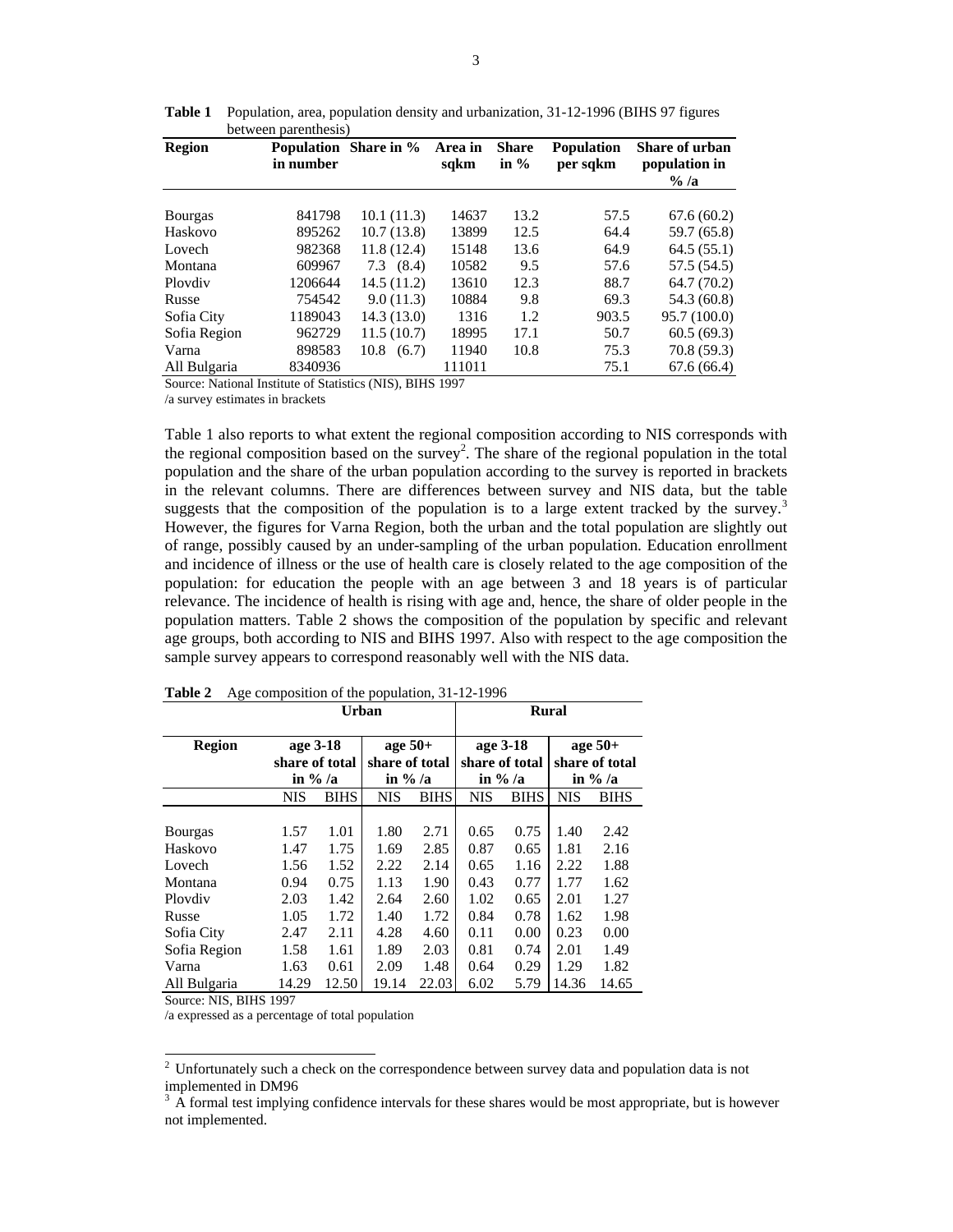Table 3 gives the household size distribution over quintiles. The table indicates that the average size of the household decreases gradually with income. The group of people aged 3-18, the group that makes use of education, is almost twice as high in the lowest quintile compared to the highest. The share of people that on average make more use of health care services decreases also gradually with income, but the differences are not large. This table suggests that if demand is the same for all income groups , most transfers should reach poor quintiles.

|                 |             | $\sim$ 0.111 p 0.01 to 11 to 110 th 0.110 1 to 111 p 0.111 p 0.111 p 1.11 p 1.1 |                     |
|-----------------|-------------|---------------------------------------------------------------------------------|---------------------|
| <b>Ouintile</b> | <b>Mean</b> | Mean of the # of                                                                | Mean of the $\#$ of |
|                 | household   | persons aged 3-18                                                               | persons aged $50+$  |
|                 | size        | per household                                                                   | per household       |
|                 | 3,61        | 0.85                                                                            | 1,19                |
| 2               | 3,10        | 0.60                                                                            | 1,21                |
| 3               | 3,00        | 0.52                                                                            | 1,14                |
| 4               | 2,77        | 0,44                                                                            | 1,08                |
|                 | 2,70        | 0,44                                                                            | 0.96                |
| All Bulgaria    | 3,00        | 0.55                                                                            | 1,11                |
|                 |             |                                                                                 |                     |

|  |  |  | <b>Table 3</b> Composition of household size by quintile |
|--|--|--|----------------------------------------------------------|
|--|--|--|----------------------------------------------------------|

Source: BIHS 1997

# **2 Education**

The objective of this section is to assess the benefit incidence of publicly provided education in Bulgaria. Before presenting the calculations for this assessment a short overview of the Bulgarian education system is given and some features are presented of the current education sector and of the development of this sector over time.

Bulgarian education in Bulgaria starts at kindergarten: specifically children of 3-6 years of age are in practice sent to kindergarten. Next, a free and compulsory education starts with elementary school and middle school (age 7-14, grade I to VIII), followed by secondary education. Student attend secondary school for three to five years depending on the course of study. In secondary education there are mainly three possible courses: so-called secondary education (general, age 15-17, grade IX to XI)), technical schools and vocational schools. Vocational schools constitute occupation related 5-year courses (age 15-19), where students are trained in skills for a specific type of work and are not designed as a conduit to higher education. Technical schools and specialized schools offer 5-year courses that gives access to higher education. The provision of kindergarten and primary & secondary education (elementary schools, middle school, secondary school (general), vocational and technical schools is all financially administered by the municipalities through Law on Local Autonomy (1990). This is contrary to universities that are directly on the budget of the central government. The Ministry of Education, Sciences, and Technology has overall responsibility for the education system. Although the free education system has guaranteed a traditionally high literacy rate, the recent problems in the Bulgarian economy has put the entire government-financed education sector under pressure.

 Table 4 reports a number of features of education by school type and region. The figures emphasize the extraordinary situation in Sofia City compared to the rest of the country: the number of students per school is without exception the highest: in the case of 'kindergarten' almost twice as high and in the case of 'elementary schools, middle schools and secondary general schools', more than twice as high. Plovdiv region also comes out as a region with large schools in terms of students and many students per teacher. Sofia region has an extreme number of students per teacher on 'technical and vocational schools'. The large variation of student per schools may suggest support for calculation of unit cost per region while the number of students per teacher does the opposite. The variation of the number of students per teacher in other regions than Sofia region is limited and provides little support for the calculation of regional unit costs of education (cf. DM96). The contribution of different cost components may shed some light on the relative weight of these factors.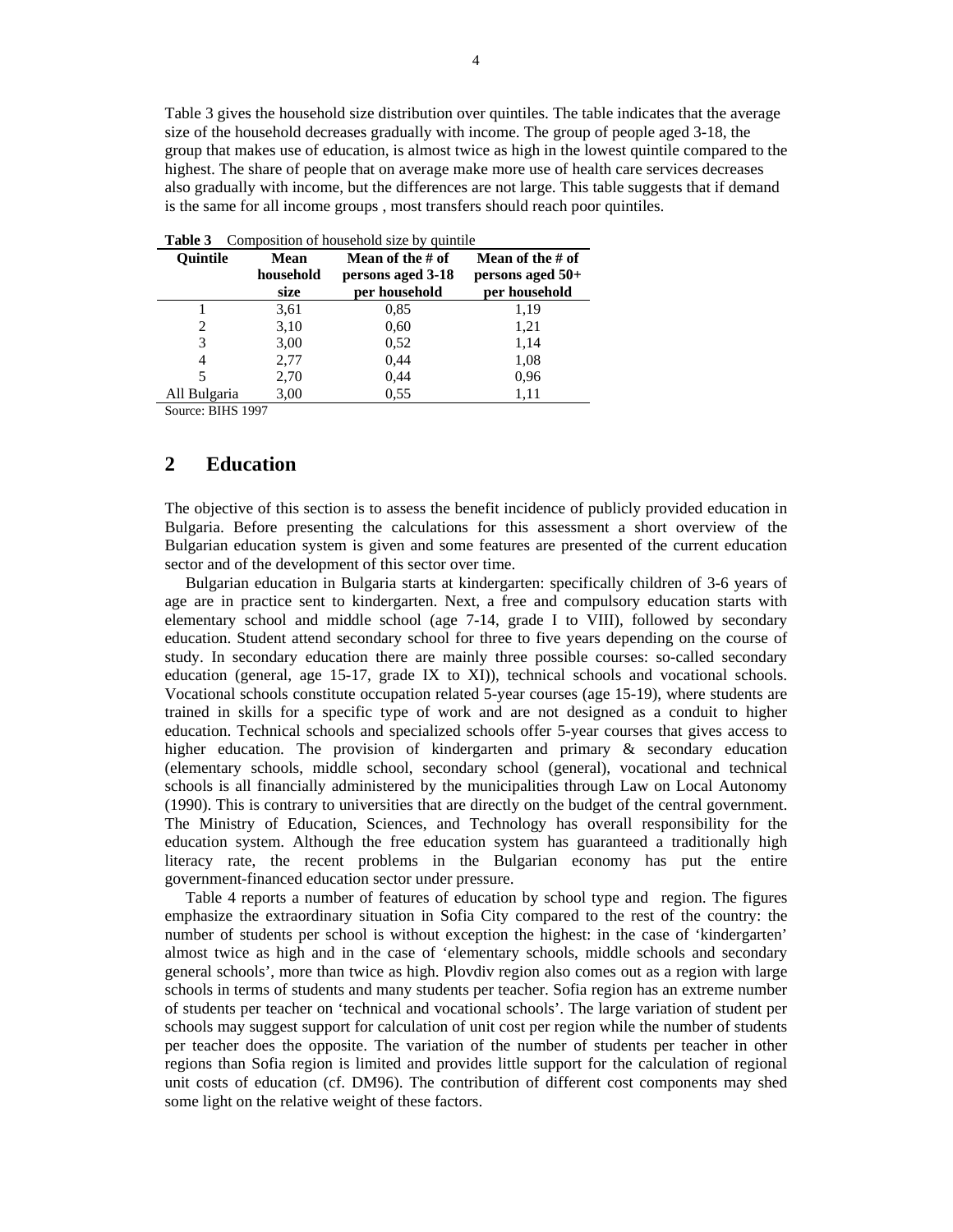| Region         | Children Children/Teacher |      |       | <b>Children/KG</b> Female Teachers |
|----------------|---------------------------|------|-------|------------------------------------|
| <b>Bourgas</b> | 26367                     | 12.0 | 64.8  |                                    |
| Haskovo        | 26879                     | 10.9 | 52.3  |                                    |
| Lovech         | 27710                     | 11.0 | 61.3  |                                    |
| Montana        | 17485                     | 10.4 | 54.0  |                                    |
| Ploydiy        | 37115                     | 11.2 | 67.1  |                                    |
| Russe          | 23641                     | 10.9 | 61.7  |                                    |
| Sofia City     | 30864                     | 11.7 | 118.3 |                                    |
| Sofia Region   | 28629                     | 11.3 | 80.0  |                                    |
| Varna          | 28325                     | 11.1 | 61.4  |                                    |
| All Bulgaria   | 247015                    | 11.2 | 66.5  |                                    |

**Table 4** Schools, teachers and students by regions and by school type, 1996 /a **Kindergarten** 

#### **Elementary Schools, Middle School and Secondary General Schools**

| <b>Region</b>  | Students | <b>Student/Teacher Student/School Female Teachers</b> |       |  |
|----------------|----------|-------------------------------------------------------|-------|--|
| <b>Bourgas</b> | 92893    | 13.8                                                  | 258.8 |  |
| Haskovo        | 98813    | 12.0                                                  | 218.6 |  |
| Lovech         | 95050    | 12.7                                                  | 240.0 |  |
| Montana        | 59634    | 12.2                                                  | 228.5 |  |
| Ploydiy        | 133633   | 13.5                                                  | 293.7 |  |
| Russe          | 79866    | 13.6                                                  | 211.3 |  |
| Sofia City     | 116315   | 13.6                                                  | 587.4 |  |
| Sofia Region   | 106180   | 12.6                                                  | 260.9 |  |
| Varna          | 99614    | 13.0                                                  | 269.2 |  |
| All Bulgaria   | 881998   | 13.0                                                  | 269.2 |  |

### **Technical and Vocational Schools**

| Region         | <b>Students</b> | <b>Student/Teacher</b> |       | <b>Student/School Female Teachers</b> |
|----------------|-----------------|------------------------|-------|---------------------------------------|
| <b>Bourgas</b> | 20606           | 10.9                   | 429.3 | 62.7                                  |
| Haskovo        | 23162           | 10.7                   | 392.6 | 62.6                                  |
| Lovech         | 26205           | 10.3                   | 312.0 | 58.9                                  |
| Montana        | 13021           | 10.6                   | 302.8 | 60.0                                  |
| Ploydiy        | 30266           | 10.7                   | 426.3 | 60.6                                  |
| Russe          | 18369           | 10.7                   | 328.0 | 61.9                                  |
| Sofia City     | 25902           | 10.3                   | 446.6 | 70.9                                  |
| Sofia Region   | 25000           | 14.5                   | 384.6 | 65.0                                  |
| Varna          | 20655           | 10.6                   | 368.8 | 64.6                                  |
| All Bulgaria   | 203186          | 10.9                   | 376.3 | 63.1                                  |

Source: NIS

/a student(children)/teacher: number of student (children) per teacher; student (children) /school( $KG$ ) = number of students per school;

female teacher: percentage share of female teachers in total

In Table 5 the composition of costs on education by school type and region is presented. The table makes clear that labor is by far the largest cost category for all school types. The table shows a similar pattern as in 1995 reported by DM96 and this applies to the composition of costs for each school type, with the notable exception of lower share of personnel costs and a higher share of textbooks/materials in 'kindergarten'.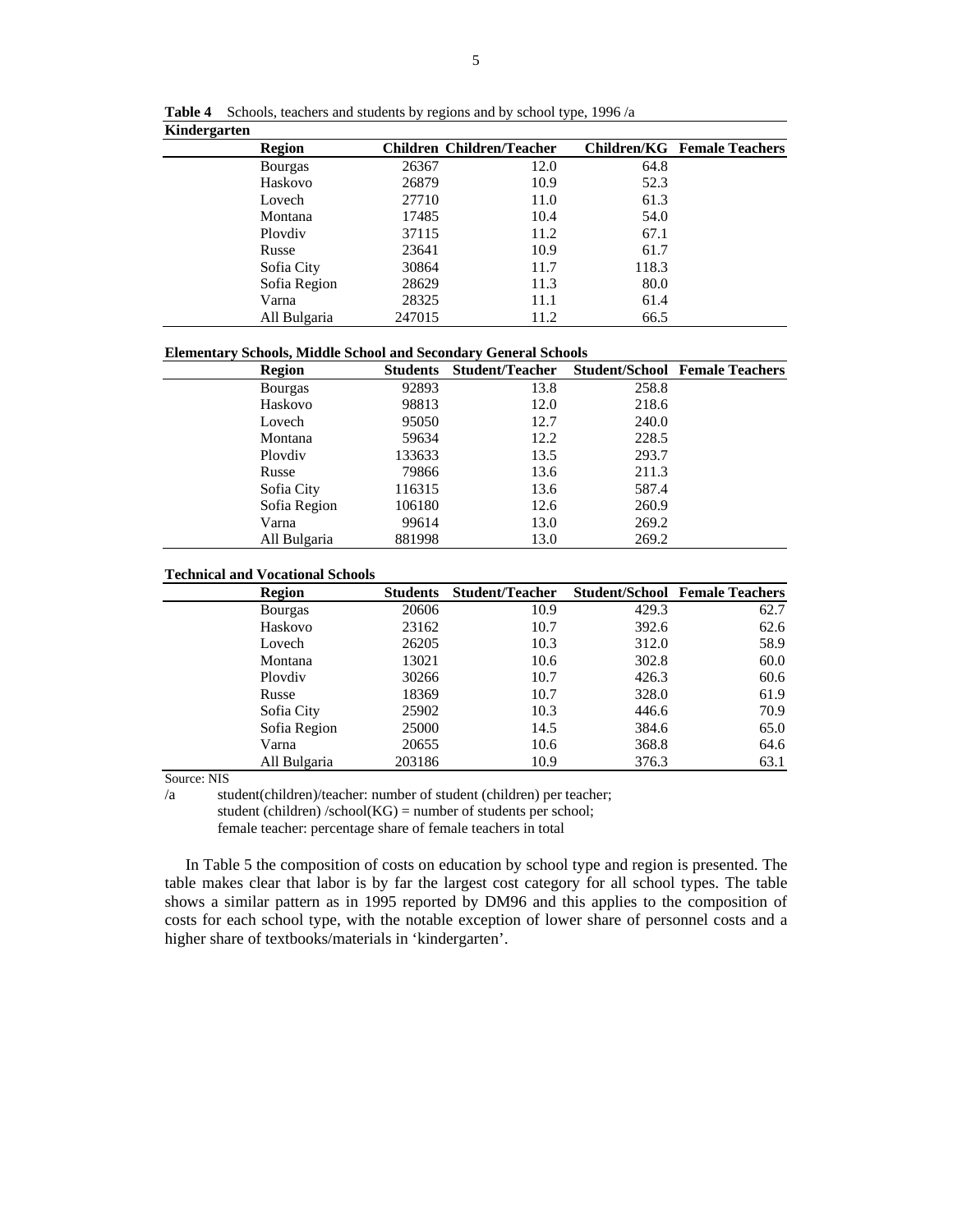| Kindergarten                                                            |              |                  |                  |             |              |
|-------------------------------------------------------------------------|--------------|------------------|------------------|-------------|--------------|
| <b>Region</b>                                                           |              | <b>Personnel</b> | <b>Textbooks</b> | Maintenance | Other        |
| <b>Burgas</b>                                                           |              | 58.7             | 16.9             | 2.3         | 22.0         |
| Haskovo                                                                 |              | 56.0             | 20.8             | 2.9         | 20.4         |
| Lovech                                                                  |              | 53.5             | 24.3             | 2.2         | 20.1         |
| Montana                                                                 |              | 60.2             | 18.3             | 1.7         | 19.8         |
| Plovdiv                                                                 |              | 54.3             | 20.4             | 2.1         | 23.2         |
| Russe                                                                   |              | 57.6             | 21.8             | 0.8         | 19.8         |
| Sofia City                                                              |              | 49.1             | 22.9             | 1.9         | 26.2         |
|                                                                         | Sofia Region | 54.3             | 21.5             | 1.7         | 22.5         |
| Varna                                                                   |              | 53.7             | 23.9             | 2.1         | 20.3         |
|                                                                         | All Bulgaria | 54.7 (62)        | 21.4 (31)        | 2.0(2)      | 21.9(5)      |
| <b>Elementary Schools, Middle schools and General Secondary Schools</b> |              |                  |                  |             |              |
| <b>Region</b>                                                           |              | <b>Personnel</b> | <b>Textbooks</b> | Maintenance | <b>Other</b> |
| <b>Burgas</b>                                                           |              | 74.4             | 12.6             | 5.6         | 7.4          |
| Haskovo                                                                 |              | 70.4             | 16.4             | 3.3         | 10.0         |
| Lovech                                                                  |              | 69.1             | 16.5             | 4.6         | 9.7          |
| Montana                                                                 |              | 72.8             | 14.0             | 5.0         | 8.1          |
| Plovdiv                                                                 |              | 71.3             | 15.1             | 2.4         | 11.2         |
| Russe                                                                   |              | 70.1             | 18.2             | 2.6         | 9.1          |
|                                                                         | Sofia City   | 69.1             | 18.2             | 3.5         | 9.2          |
|                                                                         | Sofia Region | 71.2             | 16.4             | 4.6         | 7.8          |
| Varna                                                                   |              | 68.5             | 17.1             | 4.4         | 10.0         |
|                                                                         | All Bulgaria | 70.6 (72)        | 16.1(12)         | 3.9(2)      | 9.3(14)      |
| <b>Vocational and Technical Education</b>                               |              |                  |                  |             |              |
| <b>Region</b>                                                           |              | <b>Personnel</b> | <b>Textbooks</b> | Maintenance | Other        |
| <b>Burgas</b>                                                           |              | 82.3             | 5.0              | 2.2         | 10.4         |
| Haskovo                                                                 |              | 71.9             | 24.3             | 0.4         | 3.4          |
| Lovech                                                                  |              | 78.0             | 15.2             | 2.3         | 4.5          |
| Montana                                                                 |              | 84.1             | 13.5             | 0.0         | 2.4          |
| Plovdiv                                                                 |              | 77.3             | 17.5             | 0.0         | 5.2          |
| Russe                                                                   |              | 76.0             | 21.0             | 0.8         | 2.2          |
|                                                                         | Sofia City   | 79.3             | 15.8             | 0.4         | 4.5          |
|                                                                         | Sofia Region | 82.6             | 12.5             | 0.4         | 4.5          |
| Varna                                                                   |              | 82.7             | 12.1             | 1.0         | 4.1          |
|                                                                         | All Bulgaria | 79.5 (79)        | 13.2(10)         | 1.2(2)      | 6.1(9)       |

**Table 5** Allocation of regional education expenditure by cost category, 1996, percentages of total costs per region /a

Source: Ministry of Finance

/a between brackets the cost shares for 1995 from DM96 (T2)

#### **Education outcomes in 1997**

Total enrollment by school type is reported in Table 6. The development of enrollment during the period from 1989/90 to 1994/95 shows a decreasing trend for 'elementary and middle school' which is continued in the 1996/97 data. The pattern of development in 'secondary general', 'vocational' and 'technical' is much less determined: if anything this enrollment seems to fluctuate around a constant level. The BIHS 1997 estimates for elementary schools, middle school and secondary general school compare reasonably well with the levels of enrollment reported in the NIS data. The estimates for technical and vocational are lower compared with the NIS data. Such lower enrollment of technical and vocational according to the survey outcome is also reported in DM96. The difference between BIHS 1997 enrollment and NIS enrollment for technical and vocational schools together - the lowest line in the table - is smaller relative to this difference for 1995. Female enrollment in technical schools and male enrollment in vocational schools remains, nevertheless, very low according to BIHS 1997 relative to NIS.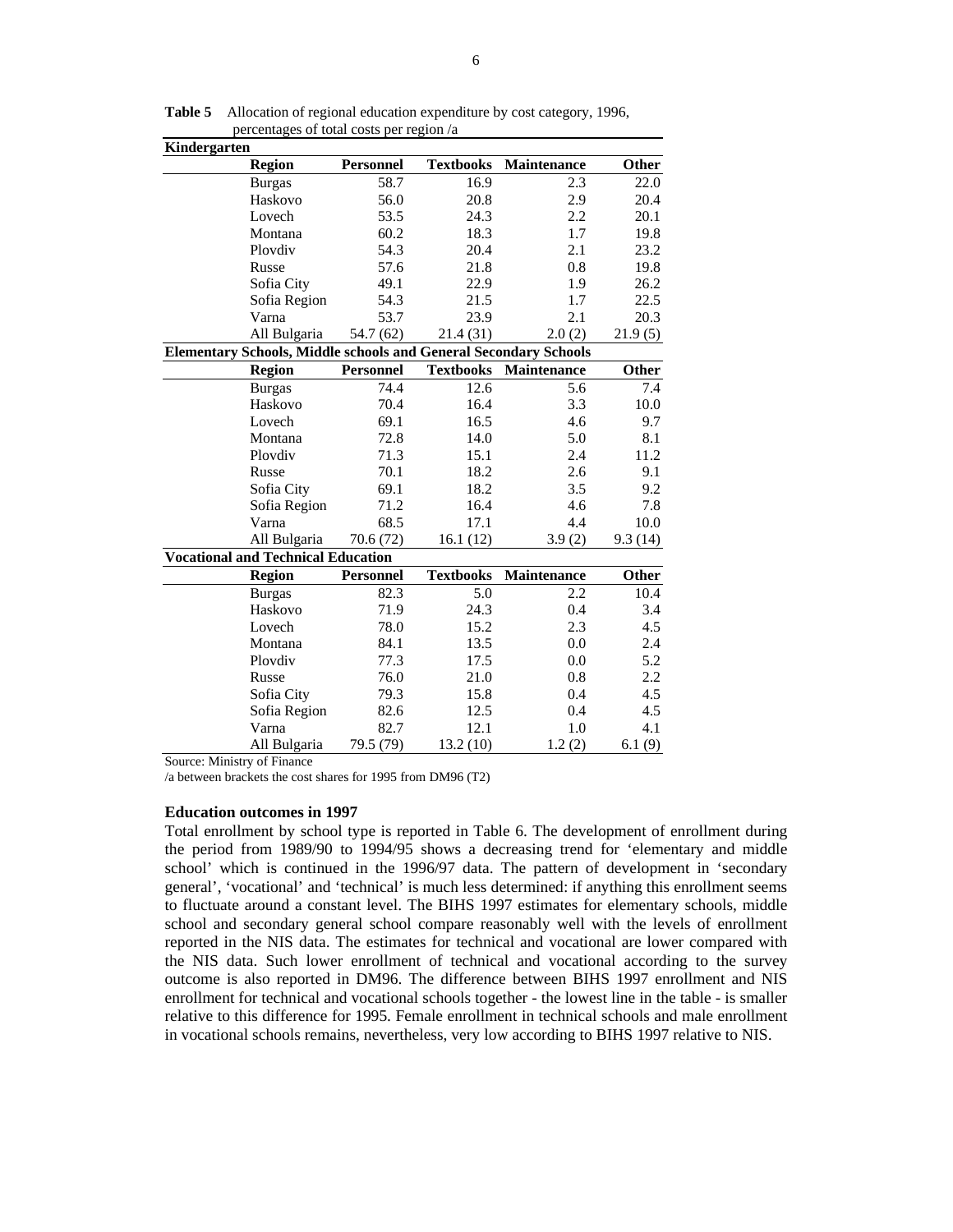**Table 6** Education enrollments by level of schooling, 1989/90-1994/95, 1996/97

| Level               | 1989/90                                     | 1990/91   | 1991/92    | 1992/93   | 1993/94 | 1994/95    |             | 1996/97    |             |
|---------------------|---------------------------------------------|-----------|------------|-----------|---------|------------|-------------|------------|-------------|
|                     |                                             |           | <b>NIS</b> |           |         | <b>NIS</b> | <b>BIHS</b> | <b>NIS</b> | <b>BIHS</b> |
|                     | Elementary and middle school (I-VIII)       |           |            |           |         |            |             |            |             |
| Male                | 493.529                                     | 476,236   | 479,619    | 455,917   | 434.626 | 427,122    | 434,112     |            | 414469      |
| Female              | 463.538                                     | 444,977   | 446,550    | 426,275   | 398.451 | 391.567    | 409.792     |            | 330129      |
| Total               | 957,067                                     | 921,213   | 926,169    | 882,192   | 833,077 | 818,689    | 843,904     | 791,499    | 744598      |
| Secondary General:  |                                             |           |            |           |         |            |             |            |             |
| General (IX-XII)    |                                             |           |            |           |         |            |             |            |             |
| Male                | 43.723                                      | 39,230    | 41,133     | 40,209    | 41,410  | 42,623     |             |            | 80,309      |
| Female              | 89,393                                      | 86,846    | 89,380     | 85,534    | 84,857  | 88, 844    |             |            | 130,199     |
| Total               | 133,116                                     | 126,076   | 130,513    | 125,743   | 126,267 | 131,467    | 137,408     | 153,234    | 210,508     |
|                     |                                             |           |            |           |         |            |             |            |             |
|                     | Elementary, middle and Secondary General    |           |            |           |         |            |             |            |             |
| Total               | 1,090,183                                   | 1,047,289 | 1.056.682  | 1,007,935 | 959,344 | 950,156    | 981,312     | 944,733    | 955,106     |
|                     |                                             |           |            |           |         |            |             |            |             |
| Technical (IX-XIII) |                                             |           |            |           |         |            |             |            |             |
| Male                | n/a                                         | 72,291    | 71,607     | 68.884    | 59,057  | 63,359     |             | 70.426     | 56,536      |
| Female              | n/a                                         | 53,637    | 50.322     | 44.435    | 40.355  | 44.651     |             | 51,447     | 22,855      |
| Total               | 94,622                                      | 125,928   | 121,929    | 113,319   | 99.412  | 108,010    |             | 121,873    | 79,392      |
| Vocational (IX-XI)  |                                             |           |            |           |         |            |             |            |             |
| Male                | n/a                                         | 73,229    | 72,200     | 71,468    | 71.010  | 67,644     |             | 55,529     | 25,261      |
| Female              | n/a                                         | 39.910    | 39.407     | 38.916    | 36.829  | 32.711     |             | 25.784     | 24.058      |
| Total               | 96,946                                      | 113,139   | 111,607    | 110,384   | 107,839 | 110,355    |             | 81,313     | 49,319      |
|                     |                                             |           |            |           |         |            |             |            |             |
|                     | <b>Technical and Vocational</b>             |           |            |           |         |            |             |            |             |
| Total               | 191,568                                     | 239,067   | 233,536    | 223,703   | 207,251 | 208,365    | 97,280      | 203,186    | 128,711     |
|                     | Sources: DM96: NIS RIHS 1995: NIS RIHS 1997 |           |            |           |         |            |             |            |             |

Sources: DM96; NIS, BIHS 1995; NIS, BIHS 1997

Table 7 reports the gross and net enrollment ratios by school type. The gross enrollment ratio is defined as the ratio of the number of children enrolled in school, regardless of age, to the number of children of official school age in the population. If , for example, 110 students are enrolled in elementary and middle school, while the number of people in the population with the school age of elementary and middle school (age 7-14) is 100, the gross enrollment ratio is 110/100, or expressed as a percentage 110%. The value of the gross enrollment ratios could be over hundred percent due to failure, belated enrollment, etc. The net enrollment ratio is the ratio of the number of children of official school age enrolled in school to the number of children of official school age in the population. If, in the same example, only 95 students out of the 110 students enrolled in elementary and middle school are of official school age, the net enrollment ratio is 95/100, or expressed as a percentage 95%. Net enrollment ratios by definition never rises above 100%.

It should be noted that the classification of school types in the enrollment ratios is not exactly identical to the one in the remainder of this section. Enrollment figures are calculated by taking together students of the same grade from different school types. Specifically, this implies in the case of the different types of secondary schools, that enrollment of secondary general and the first three grades of technical and vocational schools are taken together. On the other hand, elementary schools, middle and secondary general schools appear to be organizational and administrative units and hence in the calculation of unit costs secondary general education these are taken together with elementary and middle schools.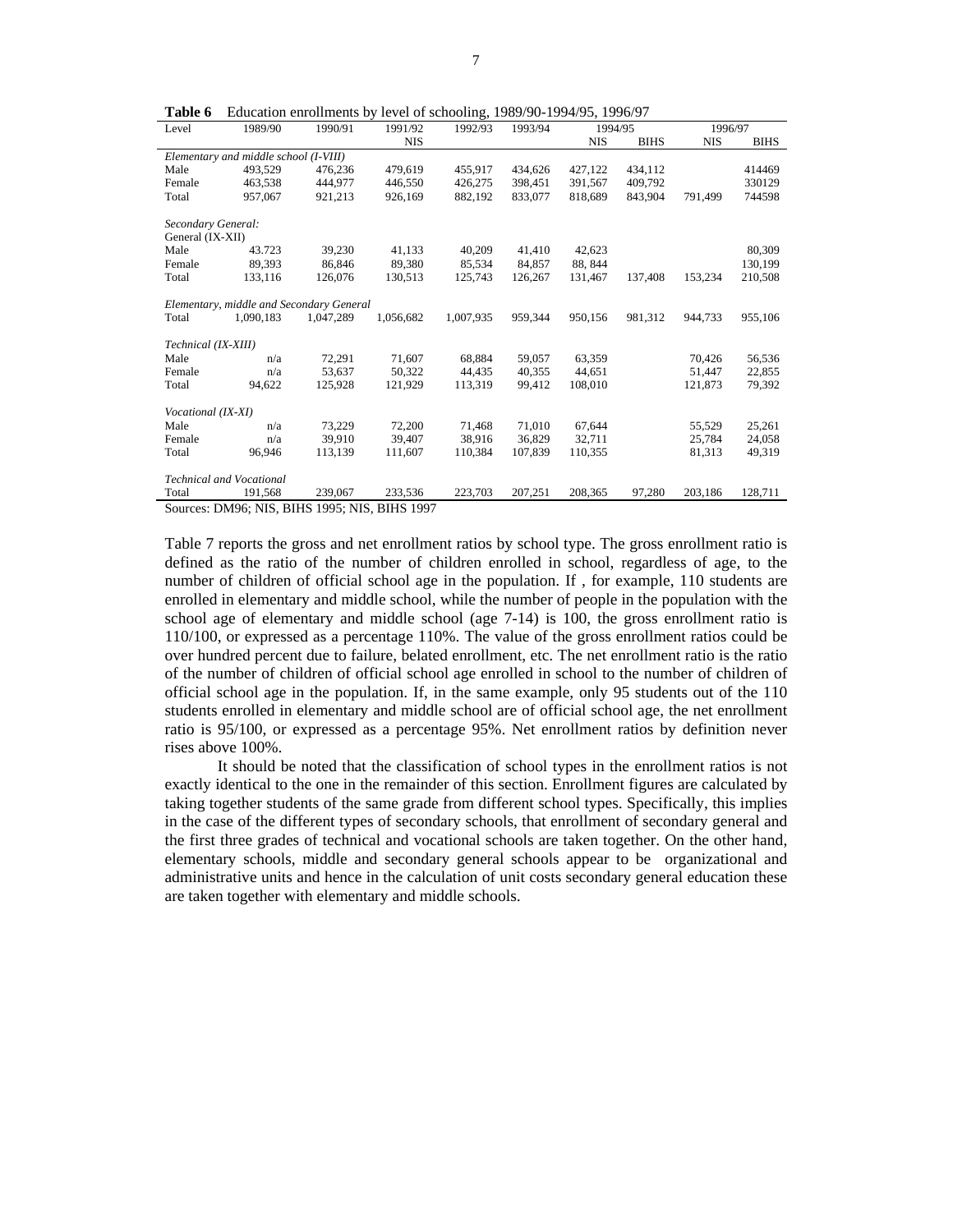| <b>Total</b><br><b>Male</b><br>Female<br><b>Total</b><br><b>Male</b><br>Female<br>11.4(100)<br>Quintile<br>$\mathbf{1}$<br>14.3 (111)<br>17.1 (118)<br>11.9 (106)<br>11.7 (100)<br>$\overline{c}$<br>9.6(104)<br>4.3(110)<br>13.8 (100)<br>7.7(96)<br>4.3(100)<br>10.3(110)<br>3<br>31.4 (119)<br>26.7(114)<br>35.0 (124)<br>22.9 (100)<br>26.7 (93)<br>20.0 (100)<br>$\overline{4}$<br>31.6(123)<br>16.7(131)<br>45.0(115)<br>18.4 (100)<br>5.6(100)<br>30.0 (124)<br>5<br>6.7(100)<br>20.5(131)<br>33.3 (117)<br>8.3(150)<br>7.7(100)<br>8.3(131)<br>20.1<br>19.4 (118)<br>19.9 (118)<br>13.5 (99)<br>12.0(100)<br>All Bulgaria<br>(118)<br>Urban<br>20.9 (117)<br>13.6 (99)<br>Rural<br>17.0(121)<br>12.4 (100)<br>Ethnic Bulgarian /b<br>22.1<br>15.1<br>12.9<br>NonEthnic Bulgarian/b<br>7.1<br><b>Elementary and middle school</b><br><b>Male</b><br><b>Total</b><br>Female<br><b>Total</b><br><b>Male</b><br>Female<br>77.3 (110)<br>74.5 (98)<br>74.7 (97)<br>Quintile<br>$\mathbf{1}$<br>82.4 (106)<br>86.2 (102)<br>74.2 (98)<br>2<br>98.6 (116)<br>97.3 (114)<br>100.0(118)<br>91.6 (98)<br>90.4 (99)<br>92.9 (97)<br>3<br>105.4 (108)<br>110.0 (108)<br>101.6 (109)<br>95.5 (93)<br>96.0 (96)<br>95.2 (89)<br>4 103.5 (117)<br>105.5(119)<br>97.6 (115)<br>89.6 (94)<br>93.2 (92)<br>5 101.9 (109)<br>106.8(115)<br>95.9 (102)<br>88.9 (91)<br>89.8 (95)<br>87.8 (88)<br>97.3 (111)<br>All Bulgaria<br>99.7 (111)<br>94.2 (111)<br>87.4 (95)<br>87.8 (96)<br>86.9 (94)<br>Urban<br>99.1 (114)<br>89.5 (95)<br>Rural<br>93.6 (104)<br>82.8 (94)<br>Ethnic Bulgarian/b<br>102.1<br>92.2<br>NonEthnic Bulgarian/b<br>82.0<br>72.0<br>Secondary (Secondary general, Technical and Vocational Schools (first three years))<br><b>Total</b><br><b>Male</b><br>Female<br><b>Total</b><br><b>Male</b><br>Female<br>Quintile<br>55.1 (54)<br>55.3<br>39.1 (54)<br>$\mathbf{1}$<br>(63)<br>54.8 (42)<br>39.5(63)<br>38.7(42)<br>$\mathbf{2}$<br>83.0 (62)<br>84.0 (61)<br>58.5 (58)<br>60.0(61)<br>57.1 (55)<br>82.1 (62)<br>$\mathfrak{Z}$<br>89.1 (68)<br>91.2(71)<br>83.3 (65)<br>62.5(60)<br>64.7 (64)<br>60.0(56)<br>$\overline{4}$<br>95.9 (59)<br>90.5 (59)<br>100.0(59)<br>53.1 (52)<br>42.9 (50)<br>5<br>98.4 (65)<br>81.3(63)<br>116.7(67)<br>59.4 (63)<br>64.5 (64)<br>53.3 (60)<br>84.0 (62)<br>78.3 (63)<br>88.5 (62)<br>55.3 (58)<br>57.4 (56)<br>100.5(62)<br>64.0(58)<br>41.9(64)<br>33.7 (56)<br>Ethnic Bulgarian/b<br>104.0<br>67.3<br>NonEthnic Bulgarian/b<br>20.8<br>26.0 | Kindergarten |  |  |  |           |
|--------------------------------------------------------------------------------------------------------------------------------------------------------------------------------------------------------------------------------------------------------------------------------------------------------------------------------------------------------------------------------------------------------------------------------------------------------------------------------------------------------------------------------------------------------------------------------------------------------------------------------------------------------------------------------------------------------------------------------------------------------------------------------------------------------------------------------------------------------------------------------------------------------------------------------------------------------------------------------------------------------------------------------------------------------------------------------------------------------------------------------------------------------------------------------------------------------------------------------------------------------------------------------------------------------------------------------------------------------------------------------------------------------------------------------------------------------------------------------------------------------------------------------------------------------------------------------------------------------------------------------------------------------------------------------------------------------------------------------------------------------------------------------------------------------------------------------------------------------------------------------------------------------------------------------------------------------------------------------------------------------------------------------------------------------------------------------------------------------------------------------------------------------------------------------------------------------------------------------------------------------------------------------------------------------------------------------------------------------------------------------------------------------------------------------------------------------------------------------------------------|--------------|--|--|--|-----------|
|                                                                                                                                                                                                                                                                                                                                                                                                                                                                                                                                                                                                                                                                                                                                                                                                                                                                                                                                                                                                                                                                                                                                                                                                                                                                                                                                                                                                                                                                                                                                                                                                                                                                                                                                                                                                                                                                                                                                                                                                                                                                                                                                                                                                                                                                                                                                                                                                                                                                                                  |              |  |  |  |           |
|                                                                                                                                                                                                                                                                                                                                                                                                                                                                                                                                                                                                                                                                                                                                                                                                                                                                                                                                                                                                                                                                                                                                                                                                                                                                                                                                                                                                                                                                                                                                                                                                                                                                                                                                                                                                                                                                                                                                                                                                                                                                                                                                                                                                                                                                                                                                                                                                                                                                                                  |              |  |  |  | 11.9(100) |
|                                                                                                                                                                                                                                                                                                                                                                                                                                                                                                                                                                                                                                                                                                                                                                                                                                                                                                                                                                                                                                                                                                                                                                                                                                                                                                                                                                                                                                                                                                                                                                                                                                                                                                                                                                                                                                                                                                                                                                                                                                                                                                                                                                                                                                                                                                                                                                                                                                                                                                  |              |  |  |  |           |
|                                                                                                                                                                                                                                                                                                                                                                                                                                                                                                                                                                                                                                                                                                                                                                                                                                                                                                                                                                                                                                                                                                                                                                                                                                                                                                                                                                                                                                                                                                                                                                                                                                                                                                                                                                                                                                                                                                                                                                                                                                                                                                                                                                                                                                                                                                                                                                                                                                                                                                  |              |  |  |  |           |
|                                                                                                                                                                                                                                                                                                                                                                                                                                                                                                                                                                                                                                                                                                                                                                                                                                                                                                                                                                                                                                                                                                                                                                                                                                                                                                                                                                                                                                                                                                                                                                                                                                                                                                                                                                                                                                                                                                                                                                                                                                                                                                                                                                                                                                                                                                                                                                                                                                                                                                  |              |  |  |  |           |
|                                                                                                                                                                                                                                                                                                                                                                                                                                                                                                                                                                                                                                                                                                                                                                                                                                                                                                                                                                                                                                                                                                                                                                                                                                                                                                                                                                                                                                                                                                                                                                                                                                                                                                                                                                                                                                                                                                                                                                                                                                                                                                                                                                                                                                                                                                                                                                                                                                                                                                  |              |  |  |  |           |
|                                                                                                                                                                                                                                                                                                                                                                                                                                                                                                                                                                                                                                                                                                                                                                                                                                                                                                                                                                                                                                                                                                                                                                                                                                                                                                                                                                                                                                                                                                                                                                                                                                                                                                                                                                                                                                                                                                                                                                                                                                                                                                                                                                                                                                                                                                                                                                                                                                                                                                  |              |  |  |  | 14.7 (99) |
|                                                                                                                                                                                                                                                                                                                                                                                                                                                                                                                                                                                                                                                                                                                                                                                                                                                                                                                                                                                                                                                                                                                                                                                                                                                                                                                                                                                                                                                                                                                                                                                                                                                                                                                                                                                                                                                                                                                                                                                                                                                                                                                                                                                                                                                                                                                                                                                                                                                                                                  |              |  |  |  |           |
|                                                                                                                                                                                                                                                                                                                                                                                                                                                                                                                                                                                                                                                                                                                                                                                                                                                                                                                                                                                                                                                                                                                                                                                                                                                                                                                                                                                                                                                                                                                                                                                                                                                                                                                                                                                                                                                                                                                                                                                                                                                                                                                                                                                                                                                                                                                                                                                                                                                                                                  |              |  |  |  |           |
|                                                                                                                                                                                                                                                                                                                                                                                                                                                                                                                                                                                                                                                                                                                                                                                                                                                                                                                                                                                                                                                                                                                                                                                                                                                                                                                                                                                                                                                                                                                                                                                                                                                                                                                                                                                                                                                                                                                                                                                                                                                                                                                                                                                                                                                                                                                                                                                                                                                                                                  |              |  |  |  |           |
|                                                                                                                                                                                                                                                                                                                                                                                                                                                                                                                                                                                                                                                                                                                                                                                                                                                                                                                                                                                                                                                                                                                                                                                                                                                                                                                                                                                                                                                                                                                                                                                                                                                                                                                                                                                                                                                                                                                                                                                                                                                                                                                                                                                                                                                                                                                                                                                                                                                                                                  |              |  |  |  |           |
|                                                                                                                                                                                                                                                                                                                                                                                                                                                                                                                                                                                                                                                                                                                                                                                                                                                                                                                                                                                                                                                                                                                                                                                                                                                                                                                                                                                                                                                                                                                                                                                                                                                                                                                                                                                                                                                                                                                                                                                                                                                                                                                                                                                                                                                                                                                                                                                                                                                                                                  |              |  |  |  |           |
|                                                                                                                                                                                                                                                                                                                                                                                                                                                                                                                                                                                                                                                                                                                                                                                                                                                                                                                                                                                                                                                                                                                                                                                                                                                                                                                                                                                                                                                                                                                                                                                                                                                                                                                                                                                                                                                                                                                                                                                                                                                                                                                                                                                                                                                                                                                                                                                                                                                                                                  |              |  |  |  |           |
|                                                                                                                                                                                                                                                                                                                                                                                                                                                                                                                                                                                                                                                                                                                                                                                                                                                                                                                                                                                                                                                                                                                                                                                                                                                                                                                                                                                                                                                                                                                                                                                                                                                                                                                                                                                                                                                                                                                                                                                                                                                                                                                                                                                                                                                                                                                                                                                                                                                                                                  |              |  |  |  |           |
|                                                                                                                                                                                                                                                                                                                                                                                                                                                                                                                                                                                                                                                                                                                                                                                                                                                                                                                                                                                                                                                                                                                                                                                                                                                                                                                                                                                                                                                                                                                                                                                                                                                                                                                                                                                                                                                                                                                                                                                                                                                                                                                                                                                                                                                                                                                                                                                                                                                                                                  |              |  |  |  |           |
|                                                                                                                                                                                                                                                                                                                                                                                                                                                                                                                                                                                                                                                                                                                                                                                                                                                                                                                                                                                                                                                                                                                                                                                                                                                                                                                                                                                                                                                                                                                                                                                                                                                                                                                                                                                                                                                                                                                                                                                                                                                                                                                                                                                                                                                                                                                                                                                                                                                                                                  |              |  |  |  |           |
|                                                                                                                                                                                                                                                                                                                                                                                                                                                                                                                                                                                                                                                                                                                                                                                                                                                                                                                                                                                                                                                                                                                                                                                                                                                                                                                                                                                                                                                                                                                                                                                                                                                                                                                                                                                                                                                                                                                                                                                                                                                                                                                                                                                                                                                                                                                                                                                                                                                                                                  |              |  |  |  |           |
|                                                                                                                                                                                                                                                                                                                                                                                                                                                                                                                                                                                                                                                                                                                                                                                                                                                                                                                                                                                                                                                                                                                                                                                                                                                                                                                                                                                                                                                                                                                                                                                                                                                                                                                                                                                                                                                                                                                                                                                                                                                                                                                                                                                                                                                                                                                                                                                                                                                                                                  |              |  |  |  | 83.3 (95) |
|                                                                                                                                                                                                                                                                                                                                                                                                                                                                                                                                                                                                                                                                                                                                                                                                                                                                                                                                                                                                                                                                                                                                                                                                                                                                                                                                                                                                                                                                                                                                                                                                                                                                                                                                                                                                                                                                                                                                                                                                                                                                                                                                                                                                                                                                                                                                                                                                                                                                                                  |              |  |  |  |           |
|                                                                                                                                                                                                                                                                                                                                                                                                                                                                                                                                                                                                                                                                                                                                                                                                                                                                                                                                                                                                                                                                                                                                                                                                                                                                                                                                                                                                                                                                                                                                                                                                                                                                                                                                                                                                                                                                                                                                                                                                                                                                                                                                                                                                                                                                                                                                                                                                                                                                                                  |              |  |  |  |           |
|                                                                                                                                                                                                                                                                                                                                                                                                                                                                                                                                                                                                                                                                                                                                                                                                                                                                                                                                                                                                                                                                                                                                                                                                                                                                                                                                                                                                                                                                                                                                                                                                                                                                                                                                                                                                                                                                                                                                                                                                                                                                                                                                                                                                                                                                                                                                                                                                                                                                                                  |              |  |  |  |           |
|                                                                                                                                                                                                                                                                                                                                                                                                                                                                                                                                                                                                                                                                                                                                                                                                                                                                                                                                                                                                                                                                                                                                                                                                                                                                                                                                                                                                                                                                                                                                                                                                                                                                                                                                                                                                                                                                                                                                                                                                                                                                                                                                                                                                                                                                                                                                                                                                                                                                                                  |              |  |  |  |           |
|                                                                                                                                                                                                                                                                                                                                                                                                                                                                                                                                                                                                                                                                                                                                                                                                                                                                                                                                                                                                                                                                                                                                                                                                                                                                                                                                                                                                                                                                                                                                                                                                                                                                                                                                                                                                                                                                                                                                                                                                                                                                                                                                                                                                                                                                                                                                                                                                                                                                                                  |              |  |  |  |           |
|                                                                                                                                                                                                                                                                                                                                                                                                                                                                                                                                                                                                                                                                                                                                                                                                                                                                                                                                                                                                                                                                                                                                                                                                                                                                                                                                                                                                                                                                                                                                                                                                                                                                                                                                                                                                                                                                                                                                                                                                                                                                                                                                                                                                                                                                                                                                                                                                                                                                                                  |              |  |  |  |           |
|                                                                                                                                                                                                                                                                                                                                                                                                                                                                                                                                                                                                                                                                                                                                                                                                                                                                                                                                                                                                                                                                                                                                                                                                                                                                                                                                                                                                                                                                                                                                                                                                                                                                                                                                                                                                                                                                                                                                                                                                                                                                                                                                                                                                                                                                                                                                                                                                                                                                                                  |              |  |  |  |           |
|                                                                                                                                                                                                                                                                                                                                                                                                                                                                                                                                                                                                                                                                                                                                                                                                                                                                                                                                                                                                                                                                                                                                                                                                                                                                                                                                                                                                                                                                                                                                                                                                                                                                                                                                                                                                                                                                                                                                                                                                                                                                                                                                                                                                                                                                                                                                                                                                                                                                                                  |              |  |  |  |           |
|                                                                                                                                                                                                                                                                                                                                                                                                                                                                                                                                                                                                                                                                                                                                                                                                                                                                                                                                                                                                                                                                                                                                                                                                                                                                                                                                                                                                                                                                                                                                                                                                                                                                                                                                                                                                                                                                                                                                                                                                                                                                                                                                                                                                                                                                                                                                                                                                                                                                                                  |              |  |  |  |           |
|                                                                                                                                                                                                                                                                                                                                                                                                                                                                                                                                                                                                                                                                                                                                                                                                                                                                                                                                                                                                                                                                                                                                                                                                                                                                                                                                                                                                                                                                                                                                                                                                                                                                                                                                                                                                                                                                                                                                                                                                                                                                                                                                                                                                                                                                                                                                                                                                                                                                                                  |              |  |  |  |           |
|                                                                                                                                                                                                                                                                                                                                                                                                                                                                                                                                                                                                                                                                                                                                                                                                                                                                                                                                                                                                                                                                                                                                                                                                                                                                                                                                                                                                                                                                                                                                                                                                                                                                                                                                                                                                                                                                                                                                                                                                                                                                                                                                                                                                                                                                                                                                                                                                                                                                                                  |              |  |  |  |           |
|                                                                                                                                                                                                                                                                                                                                                                                                                                                                                                                                                                                                                                                                                                                                                                                                                                                                                                                                                                                                                                                                                                                                                                                                                                                                                                                                                                                                                                                                                                                                                                                                                                                                                                                                                                                                                                                                                                                                                                                                                                                                                                                                                                                                                                                                                                                                                                                                                                                                                                  |              |  |  |  | 60.7(53)  |
|                                                                                                                                                                                                                                                                                                                                                                                                                                                                                                                                                                                                                                                                                                                                                                                                                                                                                                                                                                                                                                                                                                                                                                                                                                                                                                                                                                                                                                                                                                                                                                                                                                                                                                                                                                                                                                                                                                                                                                                                                                                                                                                                                                                                                                                                                                                                                                                                                                                                                                  |              |  |  |  | 70.0(64)  |
|                                                                                                                                                                                                                                                                                                                                                                                                                                                                                                                                                                                                                                                                                                                                                                                                                                                                                                                                                                                                                                                                                                                                                                                                                                                                                                                                                                                                                                                                                                                                                                                                                                                                                                                                                                                                                                                                                                                                                                                                                                                                                                                                                                                                                                                                                                                                                                                                                                                                                                  | All Bulgaria |  |  |  |           |
|                                                                                                                                                                                                                                                                                                                                                                                                                                                                                                                                                                                                                                                                                                                                                                                                                                                                                                                                                                                                                                                                                                                                                                                                                                                                                                                                                                                                                                                                                                                                                                                                                                                                                                                                                                                                                                                                                                                                                                                                                                                                                                                                                                                                                                                                                                                                                                                                                                                                                                  | Urban        |  |  |  |           |
|                                                                                                                                                                                                                                                                                                                                                                                                                                                                                                                                                                                                                                                                                                                                                                                                                                                                                                                                                                                                                                                                                                                                                                                                                                                                                                                                                                                                                                                                                                                                                                                                                                                                                                                                                                                                                                                                                                                                                                                                                                                                                                                                                                                                                                                                                                                                                                                                                                                                                                  | Rural        |  |  |  |           |
|                                                                                                                                                                                                                                                                                                                                                                                                                                                                                                                                                                                                                                                                                                                                                                                                                                                                                                                                                                                                                                                                                                                                                                                                                                                                                                                                                                                                                                                                                                                                                                                                                                                                                                                                                                                                                                                                                                                                                                                                                                                                                                                                                                                                                                                                                                                                                                                                                                                                                                  |              |  |  |  |           |
|                                                                                                                                                                                                                                                                                                                                                                                                                                                                                                                                                                                                                                                                                                                                                                                                                                                                                                                                                                                                                                                                                                                                                                                                                                                                                                                                                                                                                                                                                                                                                                                                                                                                                                                                                                                                                                                                                                                                                                                                                                                                                                                                                                                                                                                                                                                                                                                                                                                                                                  |              |  |  |  |           |

**Table 7** Gross and net enrollments ratios by school type, quintile, gender, ethnicity and region 1997 /a Gross enrollment ratio **Net enrollment ratio** 

Source: BIHS 1997, DM96

/a between brackets the enrollment ratios for 1995 from DM96 (T5)

/b non ethnic Bulgarians are Romany gypsies, Turks and other Bulgarians with a non Bulgarian ethnic background; the BIHS 1997 questionnaire distinguishes 'Bulgarian', 'Bulgarian gypsies', 'Bulgarian Turkish' and 'Other (specify)'.

The 'all Bulgaria' enrollment ratios are extremely low, both gross and net, for 'kindergarten', with levels of 20.1 and 13.5. Also compared to earlier enrollment ratios of kindergarten, and compared to 1996 enrollment ratios based on NIS data these figures are totally out of range and need additional clarification; In the case of 'elementary and middle schools' aggregate enrollment ratios are high (gross: 97.3 and net: 87.4), and only marginally lower compared to the values reported in DM96; In the case of secondary education the aggregate enrollment ratios are on a much lower level (gross: 84.0; net: 55.3). The survey also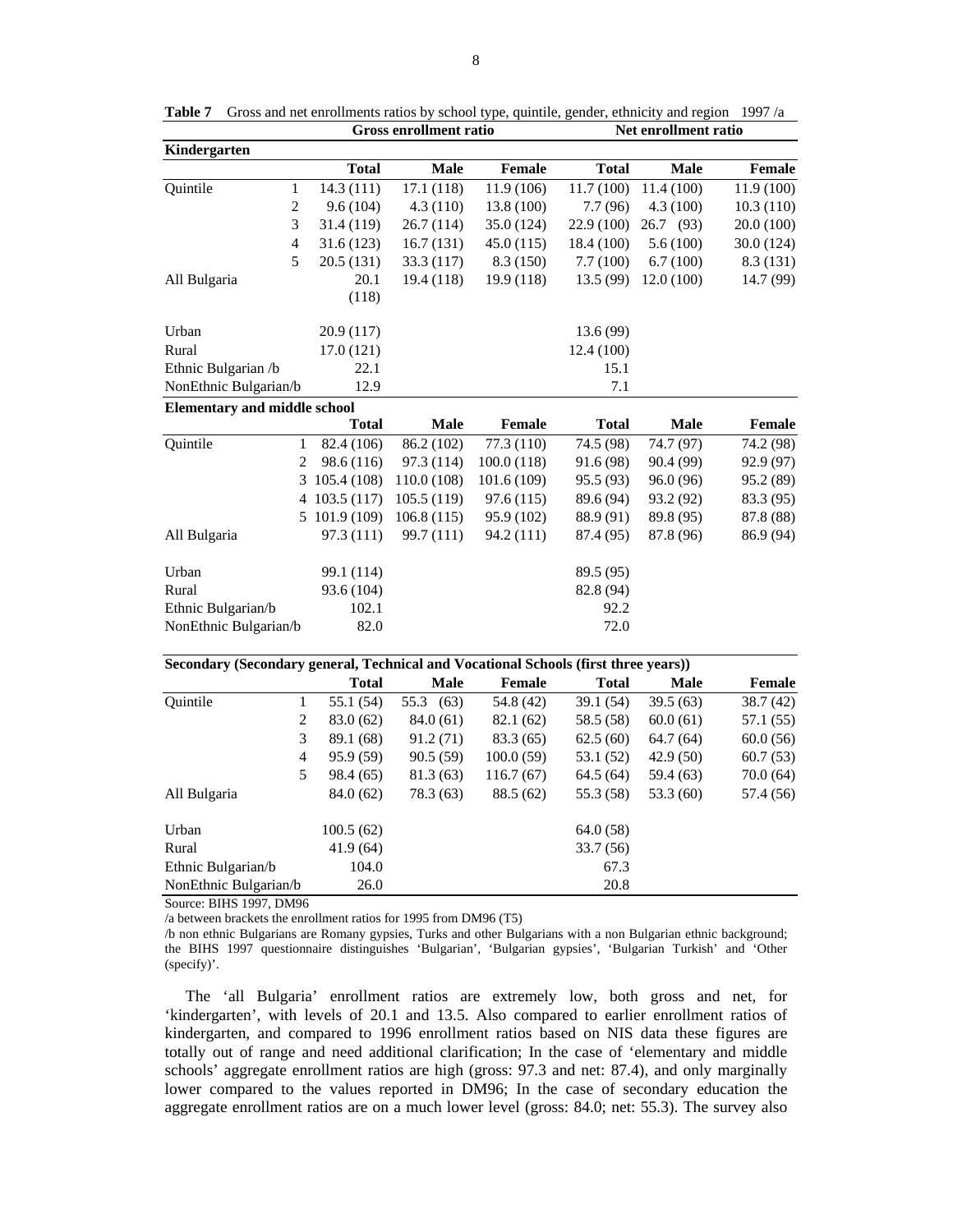reports the reasons for stopping school or never attending school: for the group of people aged 15-17 (or 15-19) the reported reason for not attending school is because the persons involved 'did not like' school. The bigger part of this group reported also to have been working for wage or revenue: 98.9% of the group aged 16-19, that was not attending school reported to have been working for a wage or revenue the last 7 days. While net enrollment ratios are in the same order of magnitude for 'secondary' education compared to the values reported in DM96, gross ratios are, however, much higher in 1997.

The enrollment ratios by quintile show a specific pattern: with the exception of enrollment ratios of kindergarten the lowest quintiles have realized a much lower enrollment, both gross and net, than other quintiles: enrollment ratios of the second and higher quintiles are substantially higher and all move in a much closer range. Compared to the enrollment ratios by quintile reported in DM96 the enrollment ratios of the lowest quintile have decreased considerably. Hence, the data suggest that the enrollment of the poorest quintile has deteriorated in 1997.

Rural and non ethnic Bulgarian enrollment is slightly lower in 'kindergarten' and 'elementary and middle school' compared to respectively urban and ethnic Bulgarian enrollment, but less than half in the case of 'secondary' education! On the basis of these enrollment ratios it is concluded that the enrollment ratios in the lowest quintile are substantially less compared to other quintiles, and, in the case of elementary schools, 'middle schools' and 'secondary education', has decreased relative to 1995. Rural and non ethnic Bulgarian enrollment ratios are much lower in secondary education than their urban and ethnic Bulgarian counterpart. Relative to 1995 the rural enrollment ratio has deteriorated impressively.

### **Benefit incidence of public spending on education**

To calculate the benefit incidence of public spending on education, we need to estimate unit costs of education. Calculation of unit costs allows a comparison of different facilities: in the case of education this implies that distribution of benefits of e.g. universities may be compared with the distribution of benefits of secondary schools. Additionally, unit costs differentiated by region allow regional differences e.g. different preferences in the allocation of budgets (see the description of the education system at the start of this section), different preferences for public provisions of education and health care. Unit costs are calculated by combining the expenditure information from the Ministry of Finance with the enrollment estimates obtained from the BIHS 1997. The figures on enrollment from the National Institute of Statistics allow to assess whether the calculated unit costs based on the BIHS 1997 come close to the ones calculated with the official figures.

 Prior to considering unit cost it is reported how the expenditure data are obtained. At the time of doing the calculations for the current analysis, the 1997 region wise and facility wise break-up of municipal expenditure data was not available. Aggregate region wise municipal expenditure data were, however, available. A facility wise break-up is obtained by using the 1996 shares. In the calculation of the 1996 facility shares all expenditure that is difficult to attribute to either 'kindergarten', 'elementary, middle and secondary general schools' and 'technical and vocational schools' is attributed to 'technical and vocational schools': the size of the unit costs suggested that this is a reasonable assumption. Universities are financed entirely through the republican budget and at the time of doing the calculations only 1996 data were available.

 If the expenditure data are compared with the expenditure data in DM96, the huge increase in size largely due to hyper inflation at the start of 1997 is striking. Although a comparison of the size of the facility wise 'All Bulgaria' distribution with the distribution in 1995 (DM96) is limited by construction, the evidence suggests that there is a slight shift in expenditure away from 'elementary, middle and secondary general schools' and 'technical and vocational schools' in favor of 'kindergarten'. A comparison of 1996 expenditure data with the 1995 expenditure data reveals similar trends: aggregate expenditure on kindergarten and universities and other post secondary education remains more or less on a constant level, while it contracted to around 70% in the case of elementary schools, middle schools and secondary general schools, and to 60% in the case of vocational and technical schools.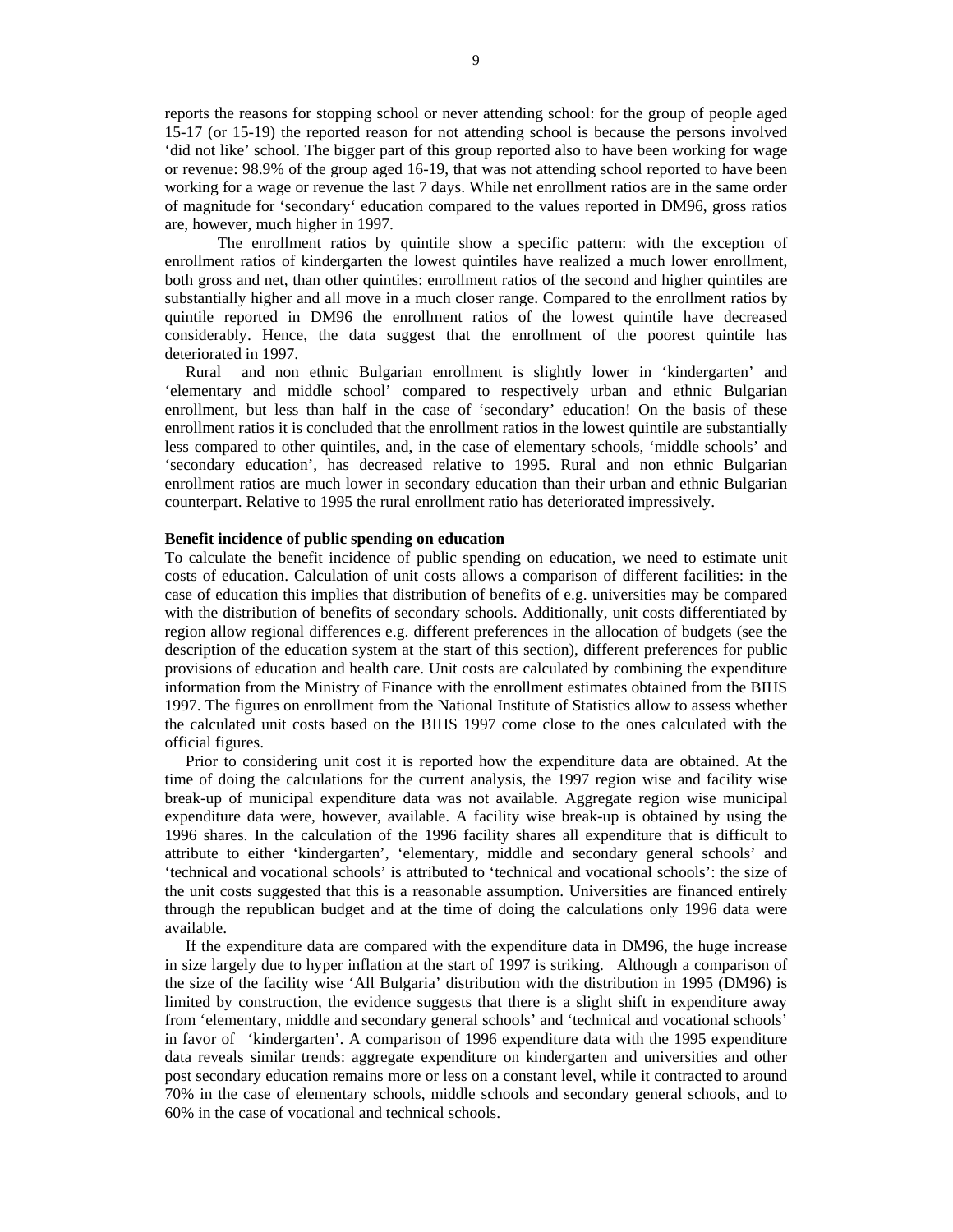Table 8 reports the unit costs of education which are calculated as the quotient of expenditure and enrollment. The BIHS 1997 based unit costs for 'all Bulgaria' come reasonably close to the NIS based estimates in the case of 'elementary, middle and secondary general schools' and , slightly less, in the case of 'technical and vocational schools'. In the case of 'kindergarten' the BIHS 1997 based unit costs are totally out of range with the NIS based unit costs. The level of enrollment in kindergarten is extremely low according to the BIHS 1997 data, and much lower than reported in the NIS data. This outcome is questionable: the NIS based unit costs for kindergarten seem more reliable both in terms of the regional composition (Sofia City!, see Table 4) as well as in terms of aggregate level (the unit cost is almost twice as high as the 1995 estimate in DM96 and this seems reasonable. In the case of 'elementary, middle and secondary general schools' and 'technical and vocational schools, regional unit costs are extremely high for Varna region and Plovdiv Region and in the case of 'elementary, middle and secondary general schools' extremely low for Russe region probably due to inadequate coverage of the survey (see Table 2). In summary we tend to believe the BIHS 1997 based unit costs for 'elementary and middle schools', we are less certain about the BIHS 1997 based unit costs for 'technical and vocational schools' and we are skeptical about the BIHS 1997 based unit costs for kindergarten. There are also a number of specific regional BIHS based unit costs which are difficult to explain.

Table 9 reports the benefit incidence of education. At least for two school types unit cost calculations based on BIHS enrollment generates questionable outcomes that differ substantially from the NIS based unit costs. Hence, the calculations of benefit incidence are implemented by using unit cost estimates based on NIS data. Note that this procedure causes the All Bulgaria expenditure aggregates in the benefit incidence calculation (Table 9) to be different from the ones in the unit cost calculation (Table 8). Using NIS based unit costs also maintains the comparability with DM96. In the table a benchmark or reference distribution is included: the benchmark is constructed by calculating age-wise all-Bulgaria probabilities to be enrolled (enrollment rates) and by attributing these probabilities to persons and aggregating over quintiles. The benchmark, hence, reflects a distribution of benefits that is equitable in the sense that it allows for the different composition of households in the respective quintiles (see Table 3).

In the case of kindergarten it is observed from the tables that the distribution over income groups is awkward: the lowest quintile takes a more than proportional share, just like the third and the fourth quintile, while the second and the highest quintile take a less than proportional share. This outcome, although partly similar to DM96, seems just another manifestation of the underestimation of kindergarten enrollments in BIHS. Comparison with the benchmark reveals that the share of the lowest two quintiles is far below the equitable share, while the share of the three higher quintiles it is far above their equitable share.

In the case of elementary schools, middle schools and secondary general schools the story is different. The benefits of these type of schools seem evenly distributed over the quintiles, if the distribution is taken at face value. The benchmark, however, indicates a below equitable share for the poorest quintile. Relative to the results for 1995 (DM96) the position of the lowest quintile improves slightly from 17.7% to 21.1% or higher.

In the case of technical and vocational schools a highly skewed distribution of benefits is observed: the poorest quintile receives only a half of the subsidy received by the richest quintile, and the two richest quintiles, the highest two quintiles, receive more than 50% of the subsidy. The benchmark confirms a far below equitable share for the poorest quintile in 1997. The distribution of benefits is, nevertheless, more equal relative to the situation in 1995 (see DM96).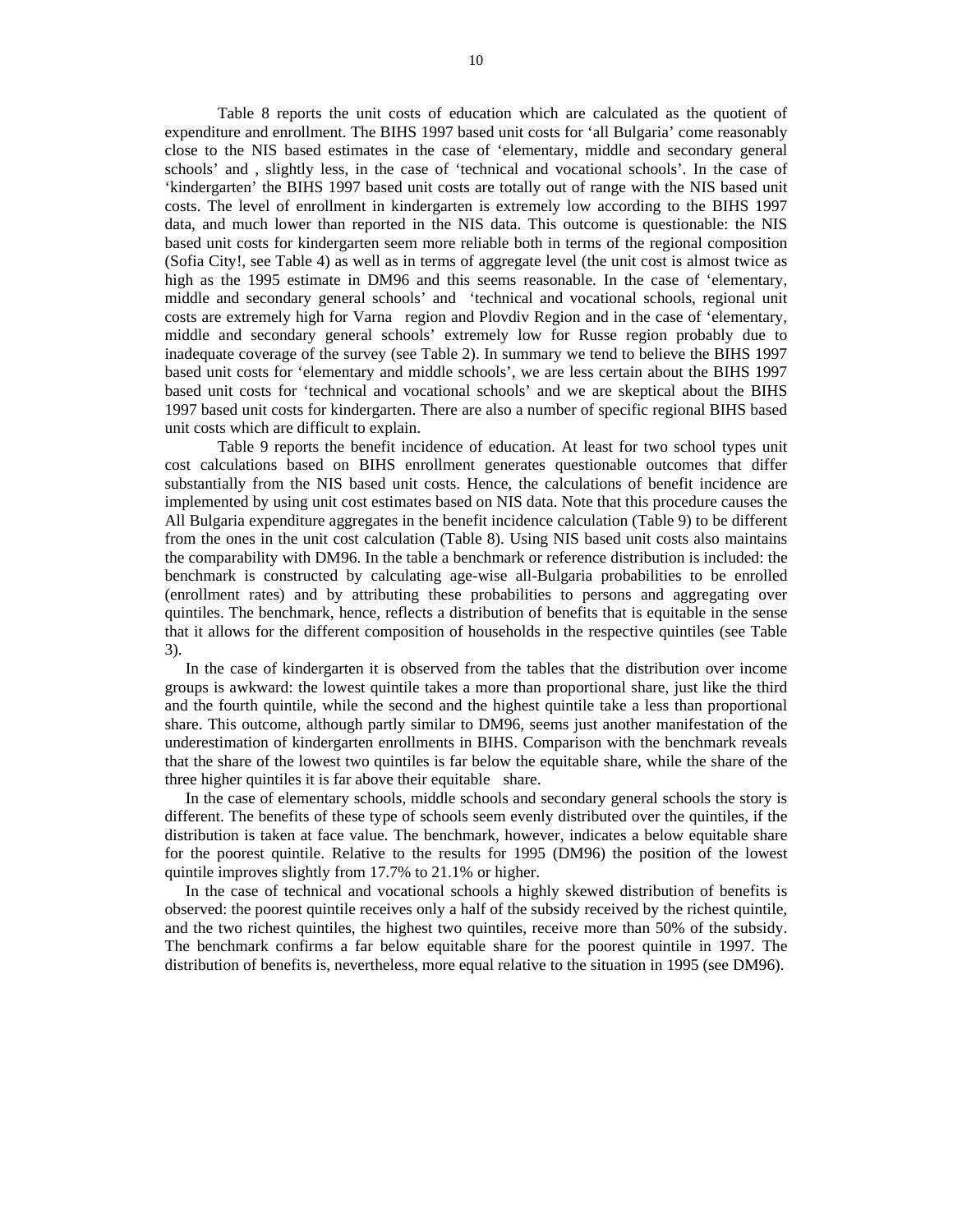| Kindergarten  |                      |             |            |                    |            |
|---------------|----------------------|-------------|------------|--------------------|------------|
|               | expenditures         | enrollment  |            | unit costs         |            |
| <b>Region</b> | $(000 \text{ leva})$ | <b>BIHS</b> | <b>NIS</b> | <b>BIHS</b> (leva) | NIS (leva) |
| <b>Burgas</b> | 11,009,639           | 7137        | 26367      | 1.542.674          | 417,554    |
| Haskovo       | 10,758,001           | 7137        | 26879      | 1,507,415          | 400,238    |
| Lovech        | 12,794,354           | 4758        | 27710      | 2,689,124          | 461,723    |
| Montana       | 10,736,327           | 2379        | 17485      | 4,513,134          | 614,031    |
| Ploydiy       | 14.054.013           | 14273       | 37115      | 984.627            | 378,661    |
| Russe         | 6,148,661            | $\Omega$    | 23641      | #DIV/0!            | 260,085    |
| Sofia City    | 15.690.412           | 4758        | 30864      | 3.297.819          | 508,373    |
| Sofia Region  | 13,419,477           | 10705       | 28629      | 1.253.561          | 468,737    |
| Varna         | 11.095.360           | 4758        | 28325      | 2,332,029          | 391,716    |
| All Bulgaria  | 105.731.971          | 58283       | 247015     | 1.814.106          | 428,039    |

| Table 8                                                                                      |
|----------------------------------------------------------------------------------------------|
| Unit recurrent costs of publicly provided education by district and level of schooling, 1997 |
| Kindergarten                                                                                 |

### **Elementary, middle and secondary general**

| schools       |                      |             |            |                    |            |
|---------------|----------------------|-------------|------------|--------------------|------------|
|               | expenditures         | enrollment  |            | unit costs         |            |
| Region        | $(000 \text{ leva})$ | <b>BIHS</b> | <b>NIS</b> | <b>BIHS</b> (leva) | NIS (leva) |
| <b>Burgas</b> | 20.801.039           | 95156       | 98711      | 218,599            | 210,727    |
| Haskovo       | 22,047,435           | 115377      | 103860     | 191.090            | 212,280    |
| Lovech        | 22,104,106           | 137977      | 101625     | 160,202            | 217,507    |
| Montana       | 19,266,271           | 82072       | 62972      | 234,748            | 305,950    |
| Ploydiy       | 23,623,599           | 99914       | 142814     | 236.439            | 165,415    |
| Russe         | 10,524,654           | 130840      | 83827      | 80,439             | 125,552    |
| Sofia City    | 24,374,696           | 122514      | 132312     | 198,955            | 184.221    |
| Sofia Region  | 25.384.578           | 107051      | 111912     | 237,126            | 226,826    |
| Varna         | 19,945,604           | 44010       | 106700     | 453,208            | 186,932    |
| All Bulgaria  | 187,596,927          | 944426      | 944733     | 198,636            | 198,571    |

# **Vocational and technical schools**

|               | expenditures         | enrollment  | unit costs |                    |                   |
|---------------|----------------------|-------------|------------|--------------------|-------------------|
|               | $(000 \text{ leva})$ | <b>BIHS</b> | <b>NIS</b> | <b>BIHS</b> (leva) | <b>NIS</b> (leva) |
| <b>Burgas</b> | 4,998,115            | 14273       | 20606      | 350,169            | 242,556           |
| Haskovo       | 4,002,998            | 24979       | 23162      | 160,258            | 172,826           |
| Lovech        | 4, 165, 704          | 9516        | 26205      | 437,775            | 158,966           |
| Montana       | 2,619,776            | 9516        | 13021      | 275,313            | 201,196           |
| Ploydiy       | 4,483,813            | 8326        | 30266      | 538,520            | 148,147           |
| Russe         | 2,405,375            | 17842       | 18369      | 134,817            | 130,948           |
| Sofia City    | 4,260,431            | 24979       | 25902      | 170,564            | 164,483           |
| Sofia Region  | 3,872,283            | 10705       | 25000      | 361,724            | 154,891           |
| Varna         | 3,058,821            | 4758        | 20655      | 642,905            | 148,091           |
| All Bulgaria  | 34,316,645           | 127272      | 203186     | 269,633            | 168,893           |

# **University**

|                | expenditures /a<br><b>UNICEF</b> (000 leva)                        | enrollment<br><b>BIHS</b> | <b>UNICEF</b><br>/b |        | <b>BIHS</b> (leva) NIS (leva) |
|----------------|--------------------------------------------------------------------|---------------------------|---------------------|--------|-------------------------------|
|                | 7.577.200                                                          | 134408                    | 235701              | 56.375 | 32.148                        |
| $1.1005$ $1.1$ | Source: Ministry of Finance, 1996, 1997; NIS, UNICEF and BIHS 1997 |                           |                     |        |                               |

/a 1996 expenditure data

/b enrollment data from 1996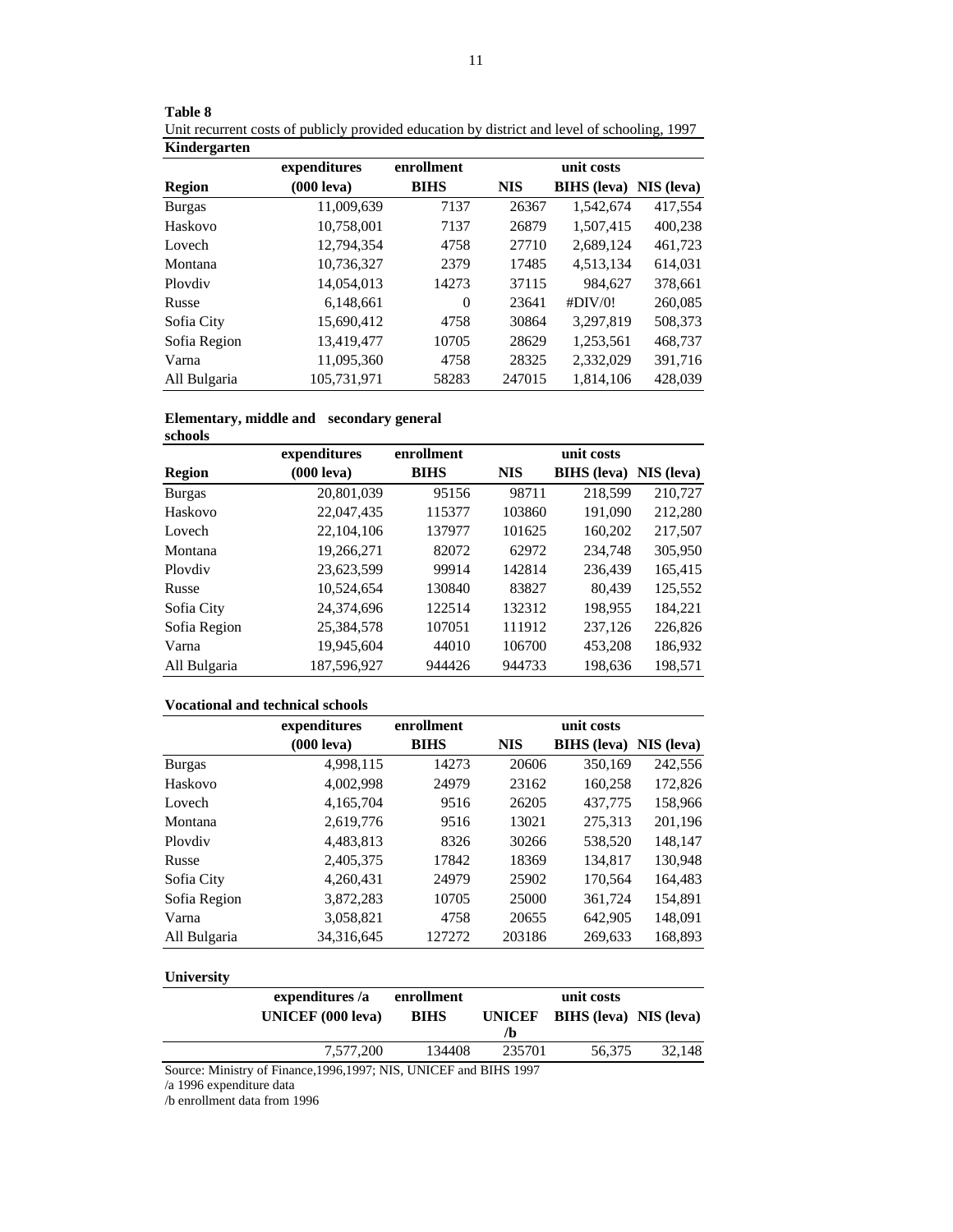|                  | $q$ unnne, region, genuer und einmen $y$ , 1997/a<br>Kindergarten |                   |        |                  | <b>Elementary and Middle Schools</b> |        |  |  |
|------------------|-------------------------------------------------------------------|-------------------|--------|------------------|--------------------------------------|--------|--|--|
|                  | total x1000 leva                                                  | column share in % |        | total x1000 leva | column share in %                    |        |  |  |
| <b>Quintile</b>  | actual                                                            | actual /b         | bench- | actual /b        | actual                               | bench- |  |  |
|                  |                                                                   |                   | mark   |                  |                                      | mark   |  |  |
| 1                | 5,470,103                                                         | 22.9(21.9)        | 33.3   | 30,931,627       | 21.1(17.7)                           | 24.6   |  |  |
| 2                | 2,906,208                                                         | 12.2(13.6)        | 20.4   | 33,250,625       | 22.7(21.9)                           | 22.2   |  |  |
| 3                | 5,676,558                                                         | 23.7(22.5)        | 15.8   | 28,814,912       | 19.7(21.0)                           | 18.3   |  |  |
| 4                | 6,032,135                                                         | 25.2(18.6)        | 16.2   | 27,938,466       | 19.1(19.5)                           | 17.8   |  |  |
| 5                | 3,823,783                                                         | 16.0(23.4)        | 14.4   | 25,632,728       | 17.5(19.9)                           | 17.1   |  |  |
| All Bulgaria     | 23,908,787                                                        |                   |        | 146,568,359      |                                      |        |  |  |
| Urban            | 16,600,982                                                        | 69.4              |        | 99,672,479       | 68.0                                 |        |  |  |
| Rural            | 7,307,805                                                         | 30.6              |        | 46,895,879       | 32.0                                 |        |  |  |
| Male             | 9,786,811                                                         | 40.9              |        | 81,943,664       | 55.9                                 |        |  |  |
| Female           | 14, 121, 976                                                      | 59,1              |        | 64,624,695       | 44.1                                 |        |  |  |
| Ethnic           | 19,436,615                                                        | 81.3              |        | 116,609,771      | 79.6                                 |        |  |  |
| Bulgarian        |                                                                   |                   |        |                  |                                      |        |  |  |
| Non-Ethnic-      | 4,472,172                                                         | 18.7              |        | 29,958,588       | 20.4                                 |        |  |  |
| <b>Bulgarian</b> |                                                                   |                   |        |                  |                                      |        |  |  |

Table 9 Benefit incidence of public spending on education by level of schooling, quintile, region, gender and ethnicity, 1997/a

|                  | <b>Secondary General, Technical and</b> |                   |        |                  | University and other post secondary /c |        |  |  |
|------------------|-----------------------------------------|-------------------|--------|------------------|----------------------------------------|--------|--|--|
|                  |                                         | Vocational        |        |                  |                                        |        |  |  |
|                  | total x1000 leva                        | column share in % |        | total x1000 leva | column share in %                      |        |  |  |
| <b>Ouintile</b>  | actual                                  | actual /b         | bench- | actual           | actual                                 | bench- |  |  |
|                  |                                         |                   | mark   |                  |                                        | mark   |  |  |
| 1                | 8,799,102                               | 15.9(8.1)         | 22.3   |                  | 11.5(10.9)                             | 19.2   |  |  |
| 2                | 9,945,120                               | 17.9(16.2)        | 16.8   |                  | 11.5(12.4)                             | 16.5   |  |  |
| 3                | 13,006,477                              | 23.5(26.6)        | 22.3   |                  | 17.7(32.4)                             | 22.2   |  |  |
| $\overline{4}$   | 9,912,667                               | 17.9(27.4)        | 16.8   |                  | 19.5(20.7)                             | 18.1   |  |  |
| 5                | 13,793,838                              | 24.9(21.7)        | 21.8   |                  | 39.8 (23.6)                            | 24.0   |  |  |
| All Bulgaria     | 55,457,204                              |                   |        |                  |                                        |        |  |  |
| Urban            | 47,755,226                              | 86.1              |        |                  | 93.8                                   |        |  |  |
| Rural            | 7,701,979                               | 13.9              |        |                  | 6.2                                    |        |  |  |
| Male             | 26,612,668                              | 48.0              |        |                  | 39.8                                   |        |  |  |
| Female           | 28,844,536                              | 52.0              |        |                  | 61.1                                   |        |  |  |
| Ethnic           | 51,395,195                              | 92.7              |        |                  | 97.3                                   |        |  |  |
| <b>Bulgarian</b> |                                         |                   |        |                  |                                        |        |  |  |
| Non-Ethnic       | 4,062,009                               | 7.3               |        |                  | 3.5                                    |        |  |  |
| <b>Bulgarian</b> |                                         |                   |        |                  |                                        |        |  |  |

Source: own calculations

/a benefit incidence calculated with NIS 1997 based regional unit costs (see table 8)

/b between brackets the estimates for 1995 from DM96 (T8)

/c universities are financed with the republican budget and hence show no regional differentiation in unit costs

In the case of university and other post secondary education, the benefits are even less evenly distributed, relative to technical and vocational: the poorest quintile receives only 11.5% of the benefits, while almost 40% of the benefits flows to the richest quintile. The low benefit incidence of the lower income groups (in particular the first and the second quintile) is similar to that in 1995. The benchmark confirms that a disproportional share of the benefits of public spending on universities flows to the richest people.

The distribution of benefits between rural and urban households should be related to their relative position in Bulgaria (see Table 1). The same applies to the distribution of benefits between ethnic Bulgarians and non ethnic Bulgarians (mainly Turks, Romany gypsies and Macedonians, see Introduction). This implies that the benefits of subsidies for technical and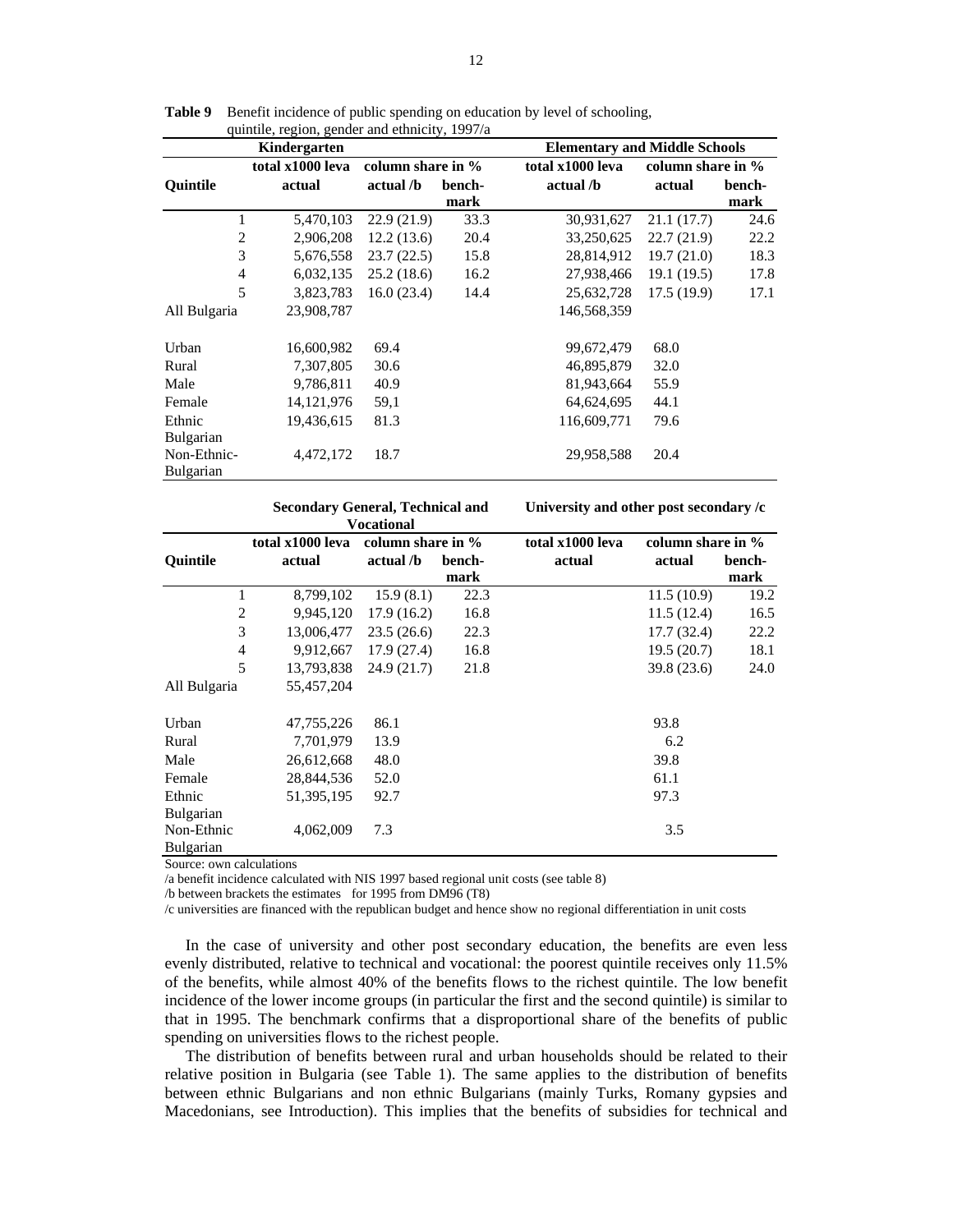vocational schools are biased towards urban households, and this applies even to a larger extent to subsidies for universities. Relative to the situation in 1995 this distribution of benefits between rural and urban households has hardly changed. A comparable situation emerges if the distribution of benefits between ethnic Bulgarians and non ethnic Bulgarian is considered: on kindergarten, elementary schools, middle schools and secondary general schools the distribution of benefits is more or less proportional, while it highly biased towards ethnic Bulgarians in the case of technical and vocational schools, and universities and other post secondary education.

#### **Private outlays of households on publicly provided education**

We were unable to extract reliable information on private expenditures from the survey. In particular the transport costs of education generated extremely high values that are in no proportion with household income, and other private costs of education. A listing of the number of people of school age living less than 1 km from school and having transport costs above 300 million LEVA, a multiple of all other costs together, generated more then 300 observations!

# **3 Health care**

 $\overline{a}$ 

The objective of this section is to assess the benefit incidence of publicly provided health care in Bulgaria. Before presenting the calculations for this assessment a short overview of the Bulgarian health care system is given and some characteristics of the supply and the cost composition of the health care sector.

### **The health care system in Bulgaria**

The publicly financed health care system in Bulgaria<sup>4</sup> is organized at three levels: the first level consists of rural health posts, regional health centers and urban polyclinics for primary clinical care; the second level consists of municipal and regional hospitals for secondary care and the third level consists of medical academies and a variety of specialist hospitals and institutes for tertiary care. The most fundamental reform in the system in recent years has been the decentralization of the management and financing of health care services to the municipalities in which the health care facilities are located. Regional and municipal health services are financed almost entirely from the municipal budget, which is distinct from the central or 'republican' budget. However, the municipal budget is dominated by transfers from the center. These transfers are mainly based on the levels of previous years and have not been altered in accordance with changes in service needs and utilization, leading to a situation where there is a mismatch between resources and needs in some municipalities. It is generally understood that health services have deteriorated in recent years, partly as a result of the problems associated with Bulgaria's transition from a centrally planned economy to a market based economy. In common with most other countries in former centrally planned eastern Europe, Bulgaria's health care system is characterized by the following features: - tax-based financing and no health insurance financing; - public sector provision of services; - universal access to comprehensive care; - centralized planning and management; - extensive infrastructure and staffing; - limited incentives for increasing efficiency. The government adopted several policies that aim to address these weaknesses. These include measures to strengthen primary health care and other basic clinical services (emergency services and blood transfusion services), a greater emphasis on disease prevention, increases in allocations and in the efficiency of resource use within the sector, and, in the longer term, the introduction of contributory national health insurance.

 Table 10 shows a number of different types of health care provisions per 1000 inhabitants by region. At the outset we notice that the regional variation of these health care provisions per 1000 inhabitants is substantial: the table provides support for the calculation of regional unit costs of health care (cf. DM96). If we concentrate on the columns of hospital beds and doctors per 1000 inhabitants, a picture emerges with a number of regions having a relatively low level

<sup>&</sup>lt;sup>4</sup> With only marginal adjustments, this paragraph is taken over from (DM96, para 37, 38 and 39).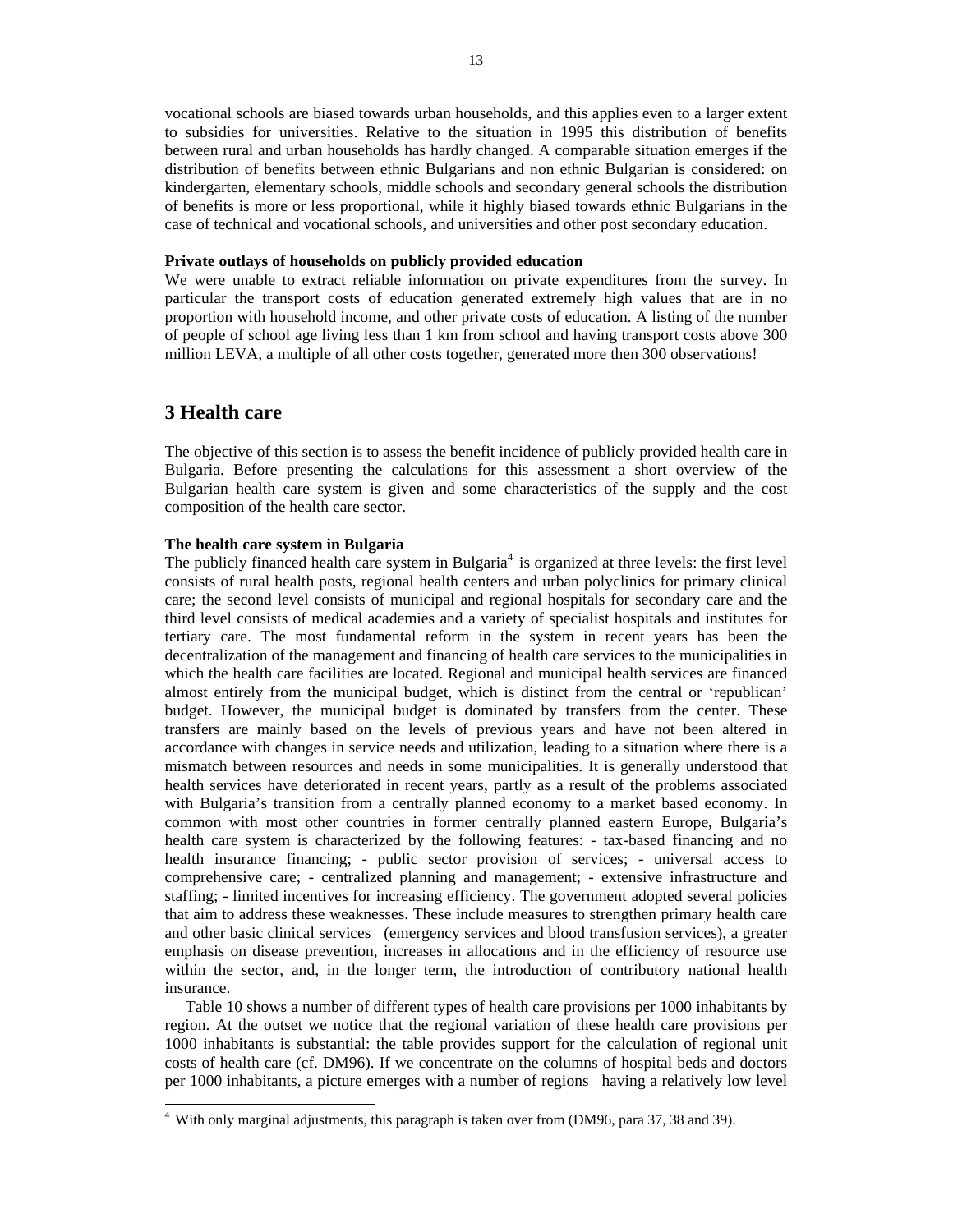of health care provisions (Bourgas and Russe), and a number of regions having a relatively high level of health care provision (Sofia City, Lovech, Haskovo). The extremely high level of health care provisions in Sofia City is apparent from many columns in the table. The relatively large number of specialized hospitals and medical academies in Sofia most likely explains these high levels of per capita provisions.

|                | <b>Health care</b>  | hospital |                    | capacity of doctors dentists |      |      | medical             | other |
|----------------|---------------------|----------|--------------------|------------------------------|------|------|---------------------|-------|
|                | <b>Institutions</b> | beds     | sanatorial<br>beds | creches                      |      |      | personnel personnel |       |
| region         |                     |          |                    |                              |      |      |                     |       |
| <b>Bourgas</b> | 0.63                | 7.99     | 2.69               | 2.59                         | 2.32 | 0.44 | 7.88                | 6.35  |
| Haskovo        | 0.82                | 11.37    | 2.59               | 3.86                         | 2.90 | 0.52 | 9.13                | 7.49  |
| Lovech         | 0.58                | 11.42    | 0.66               | 3.28                         | 3.14 | 0.55 | 9.28                | 7.53  |
| Montana        | 0.71                | 10.53    | 1.31               | 3.37                         | 2.69 | 0.54 | 9.07                | 7.40  |
| Ploydiy        | 0.45                | 9.40     | 3.95               | 2.23                         | 3.21 | 0.69 | 8.59                | 7.63  |
| Russe          | 0.67                | 9.68     | 0.21               | 4.18                         | 2.18 | 0.41 | 7.90                | 6.86  |
| Sofia City     | 0.18                | 11.16    | 0.94               | 1.66                         | 6.13 | 1.14 | 12.78               | 10.94 |
| Sofia region   | 0.73                | 9.63     | 2.52               | 3.67                         | 2.72 | 0.60 | 8.81                | 7.65  |
| Varna          | 0.50                | 9.60     | 1.81               | 3.68                         | 3.51 | 0.48 | 8.54                | 8.51  |
| All Bulgaria   | 0.56                | 10.11    | 1.93               | 3.07                         | 3.34 | 0.62 | 9.25                | 7.96  |

**Table 10** Health care provisions by region per 1997 **Health care supply per 1000 inhabitants** 

Source: NIS

In Table 11 the composition of costs of health care facilities are shown. As in most service sectors in the economy, labor is by far the largest cost category, and this applies to all health care facilities. Some changes relative to 1995 are observed: in hospitals the share of personnel costs and maintenance has decreased from 50% to 44 %, and 17% to 2.3%, while the share of other supplies has increased from 11%. Primary health care units and polyclinics also experience a decrease in the share of personnel costs (from 66% to 57.8%) and maintenance (form 13% to 1.7%) and an increase of the share of drugs and other supplies. Such shifts do suggest important changes in the organization and supply of health care services.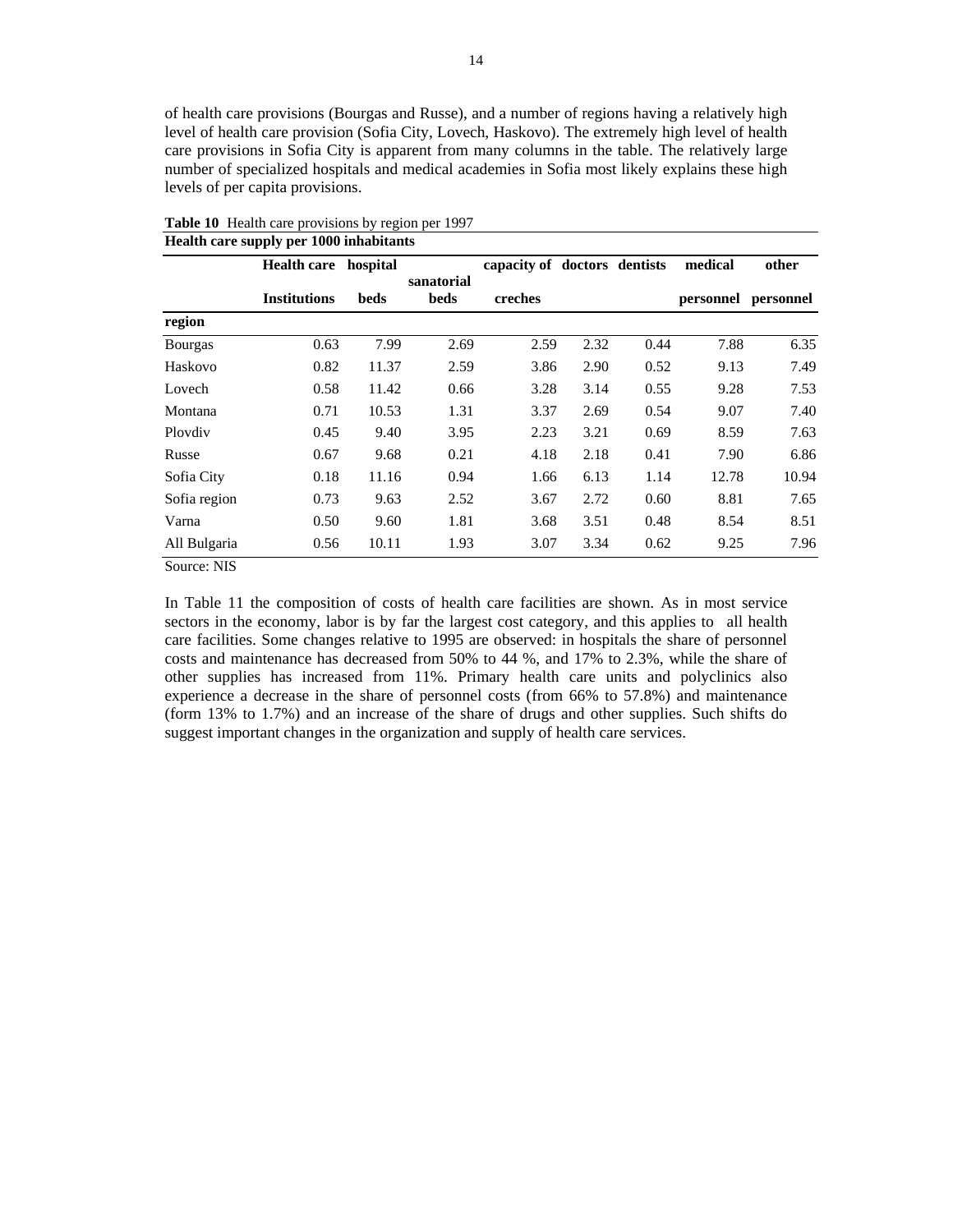| <b>Hospitals</b>                | <b>Region</b> | Personnel Drugs |              | Other    | Maintenance        | <b>Other</b> |
|---------------------------------|---------------|-----------------|--------------|----------|--------------------|--------------|
|                                 |               |                 |              | supplies |                    |              |
|                                 | <b>Burgas</b> | 43.6            | 28.3         | 14.3     | 0.6                | 13.2         |
|                                 | Haskovo       | 43.6            | 19.3         | 23.4     | 0.9                | 12.8         |
|                                 | Lovech        | 43.8            | 17.3         | 23.3     | 4.4                | 11.2         |
|                                 | Montana       | 50.0            | 18.6         | 16.5     | 1.3                | 13.6         |
|                                 | Plovdiv       | 40.9            | 22.3         | 21.4     | 2.0                | 13.4         |
|                                 | Russe         | 49.5            | 20.1         | 21.4     | 0.6                | 8.5          |
|                                 | Sofia         | 47.6            | 21.3         | 11.1     | 1.7                | 18.3         |
|                                 | Sofia City    | 47.9            | 15.3         | 22.1     | 2.5                | 12.2         |
|                                 | Sofia region  | 43.6            | 17.6         | 21.6     | 2.3                | 14.9         |
|                                 | Varna         | 36.7            | 21.7         | 25.1     | 5.2                | 11.3         |
|                                 | All Bulgaria  | (50)<br>44.0    | 20.0<br>(19) | 21.3(11) | 2.3(17)            | 12.4(3)      |
| <b>Primary and Polyclinic</b>   | <b>Region</b> | Personnel Drugs |              | Other    | <b>Maintenance</b> | Other        |
|                                 |               |                 |              | supplies |                    |              |
|                                 | <b>Burgas</b> | 56.0            | 23.5         | 14.1     | 0.8                | 5.7          |
|                                 | Haskovo       | 64.6            | 14.6         | 14.4     | 1.9                | 4.6          |
|                                 | Lovech        | 57.3            | 21.5         | 14.1     | 2.9                | 4.3          |
|                                 | Montana       | 61.5            | 13.5         | 17.6     | 1.9                | 5.6          |
|                                 | Plovdiv       | 51.3            | 25.7         | 13.6     | 2.9                | 6.3          |
|                                 | Russe         | 66.4            | 10.9         | 17.3     | 1.5                | 3.8          |
|                                 | Sofia         | 70.3            | 5.4          | 3.7      | 9.4                | 11.2         |
|                                 | Sofia City    | 64.7            | 13.3         | 15.7     | 0.9                | 5.4          |
|                                 | Sofia region  | 62.3            | 13.5         | 17.4     | 0.9                | 5.2          |
|                                 | Varna         | 44.0            | 34.9         | 15.7     | 1.4                | 3.7          |
|                                 | All Bulgaria  | 57.8 (66)       | 20.0(14)     | 15.3(6)  | 1.7(13)            | 5.1(2)       |
| <b>Prophylactic Health Care</b> | <b>Region</b> | Personnel Drugs |              | Other    | <b>Maintenance</b> | Other        |
|                                 |               |                 |              | supplies |                    |              |
|                                 | <b>Burgas</b> | 46.4            | 30.9         | 6.9      | 1.9                | 13.9         |
|                                 | Haskovo       | 45.0            | 26.4         | 11.4     | 3.5                | 13.8         |
|                                 | Lovech        | 53.5            | 17.9         | 18.8     | 0.3                | 9.5          |
|                                 | Montana       | 32.8            | 40.8         | 11.1     | 1.5                | 13.8         |
|                                 | Plovdiv       | 29.8            | 47.6         | 13.1     | 1.1                | 8.5          |
|                                 | Russe         | 44.3            | 42.7         | 10.8     | 0.0                | 2.2          |
|                                 | Sofia         | 44.2            | 22.5         | 12.4     | 3.3                | 17.6         |
|                                 | Sofia City    | 29.6            | 54.7         | 9.3      | 1.5                | 5.0          |
|                                 | Sofia region  | 32.2            | 27.0         | 15.3     | 1.0                | 24.5         |
|                                 | Varna         | 49.4            | 19.4         | 22.6     | 0.0                | 8.6          |
|                                 | All Bulgaria  | 39.1            | 35.9         | 12.5     | 1.5                | 10.9         |
| <b>Nurseries and Maternity</b>  | <b>Region</b> | Personnel Drugs |              | Other    | Maintenance        | Other        |
| <b>Homes</b>                    |               |                 |              | supplies |                    |              |
|                                 | <b>Burgas</b> | 61.8            | 1.5          | 18.5     | 0.3                | 17.9         |
|                                 | Haskovo       | 54.0            | 0.9          | 22.5     | 5.1                | 17.4         |
|                                 | Lovech        | 49.0            | 1.2          | 29.0     | 2.1                | 18.7         |
|                                 | Montana       | 60.5            | 1.1          | 15.6     | 0.8                | 22.0         |
|                                 | Plovdiv       | 50.5            | 0.6          | 21.6     | 5.4                | 21.8         |
|                                 | Russe         | 59.5            | 0.7          | 28.2     | 1.3                | 10.3         |
|                                 | Sofia City    | 59.8            | 0.3          | 18.4     | 1.5                | 20.0         |
|                                 | Sofia region  | 54.3            | 0.3          | 22.8     | 3.2                | 19.4         |
|                                 | Varna         | 48.5            | 1.8          | 30.1     | 2.1                | 17.5         |
|                                 | All Bulgaria  | 54.7            | 1.0          | 23.6     | 2.5                | 18.2         |
|                                 |               |                 |              |          |                    |              |

**Table 11**: Allocation of regional health care expenditures by category, 1996 percentages of total costs per region /a

Source: Ministry of Finance; /a between brackets the cost shares for 1995 from DM96 (T2)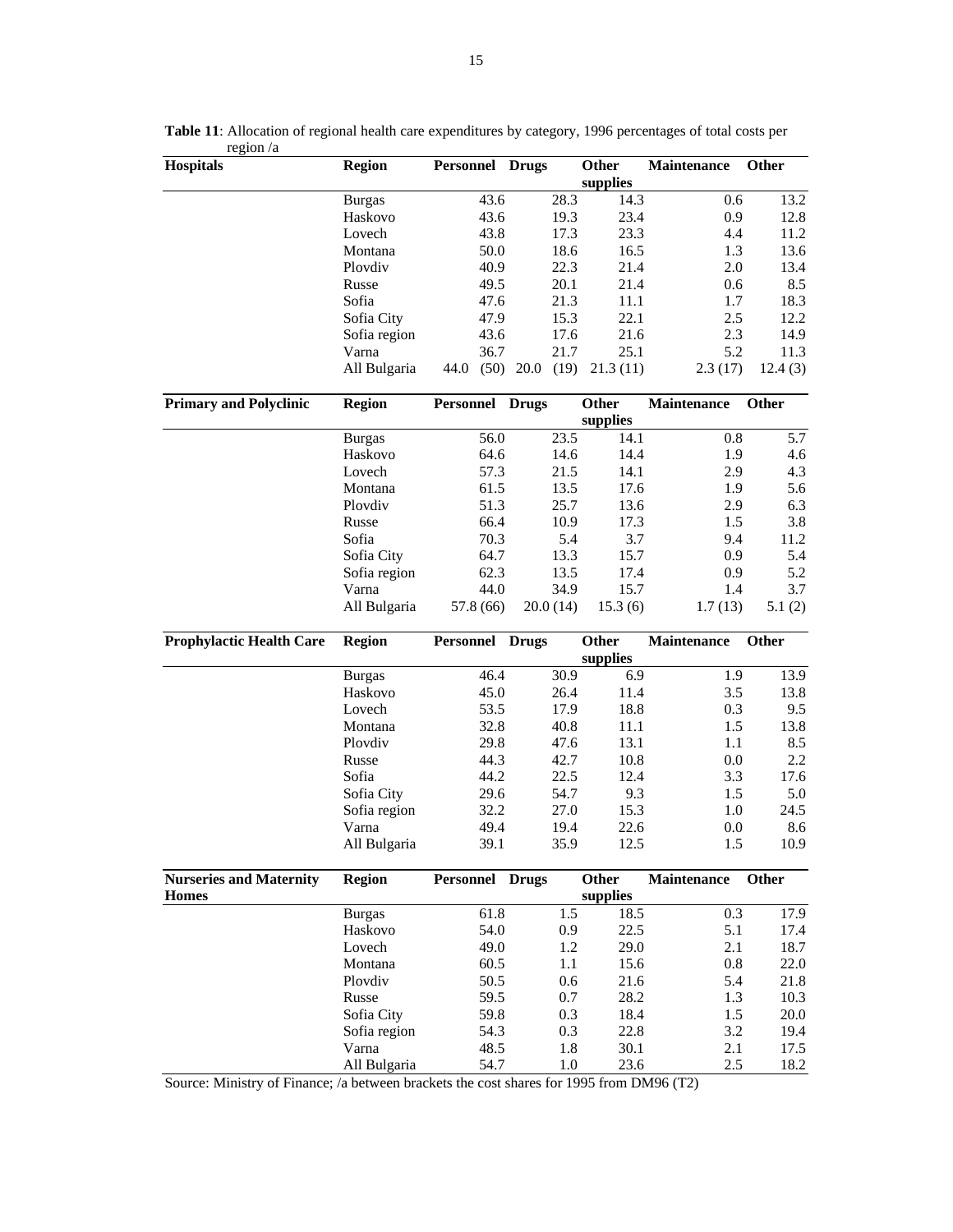#### **Health outcomes**

Table 12 reports the incidence of illness by quintile and the extent to which ill people have made use of health services when ill. The table reconfirms, although in a less outspoken way (relative to DM96) that the lower quintiles are on average reporting less incidence of illness relative to the higher quintiles. Recall that for a number of diverging reasons (diets of poorer households, greater likelihood of maternity related illness due to more children<sup>5</sup>, less potential of prevention due to ignorance) it is very unlikely that in reality per person incidence of illness under poor groups is lower relative to such incidence under rich groups.

The table also supports another observation made in the DM96 paper namely that the propensity to seek care when ill increases over the quintiles. The difference has, however, declined relative to 1995: while 48.9% of the ill people in the current lowest quintile seek care (1995: 48%) , around 62.4% of the ill people in the highest quintile seek care (1995: 70.1%).

We are inclined to expect a pattern of incidence of illness that is opposite of what is reported. We also observe a lower propensity at low income groups to seek health care. A possible explanation for this is that the use of publicly financed health care does entail private costs that are a heavy burden in low income groups.

|                      |      | Injured or ill $(in %)$ |       |      | Ill seeking care (in %) |       |  |  |
|----------------------|------|-------------------------|-------|------|-------------------------|-------|--|--|
| <b>Ouintiles</b>     | Male | Female                  | Total | Male | Female                  | Total |  |  |
|                      | 9.3  | 10.6                    | 10.0  | 55.2 | 43.8                    | 48.9  |  |  |
|                      | 10.7 | 12.2                    | 11.5  | 66.2 | 46.5                    | 55.0  |  |  |
| 3                    | 12.0 | 12.4                    | 12.2  | 54.5 | 47.7                    | 50.9  |  |  |
| 4                    | 9.3  | 11.9                    | 10.7  | 54.1 | 53.1                    | 53.5  |  |  |
|                      | 13.8 | 17.0                    | 15.4  | 67.8 | 58.3                    | 62.4  |  |  |
| All Bulgaria         | 11.0 | 12.8                    | 11.9  | 60.1 | 50.3                    | 54.6  |  |  |
| TITIA 1007<br>$\sim$ |      |                         |       |      |                         |       |  |  |

**Table 12** Incidence of illness and the extent to which ill people seek care, 1997

Source: BIHS 1997

### **Benefit incidence of public spending on health care**

Table 13 reports the unit costs of health care which are, analogous to the case of education, calculated as the quotient of expenditure and use on an annual basis. The use of public health care provisions is approximated with number of visits, both in the case of hospitals, and in the case of primary health care units and polyclinics. Although the number of hospital days may be a better indicator of the volume of supplied services, this variable proved to be a poor basis to calculate unit costs, due to the (limited) size of the survey.<sup>6</sup> Additionally the comparability with DM96 is maintained. The number of visits is obtained by expanding the reported numbers of visits during a four week period to an annual basis, and subsequently by expanding the sample observations to nation-wide estimates. Visits to other public facilities than hospitals, primary health care units and polyclinics are attributed to these categories on a pro rata basis. The aggregate number of visits to hospitals has decreased relative to 1995 with 13.4% and visits to primary health care units and polyclinics has decreased 20.6%<sup>7</sup>. To some extent this is explained by a decrease in the size of the population (around 6%). However, a large part of this decrease still needs explanation and we can only guess about its causes.

 At the time of running the calculations for this analysis the region and facility wise expenditure data for 1997, both municipal and republican, were not available. Municipal region wise municipal expenditure data for 1997 were, however, available, and both region and facility

 5 This is confirmed by BIHS 1997, see Table 3

<sup>&</sup>lt;sup>6</sup> Primary health care units and polyclinics also offer a mixture of in-patient and out-patient health care: in-patient health care is by no means limited to hospitals. Because the number of hospital days is an important indicator of the volume of services supplied, it seems logical, conceptually, to use hospital days as the basis to calculate unit costs. However, the low incidence of in-patient care makes the BIHS 1997 not appropriate to base a nationwide estimate on.

 $<sup>7</sup>$  The calculation method in DM96 is not particularly well documented and, hence, it is not entirely</sup> clear if the number of visits in this paper can be compared with DM96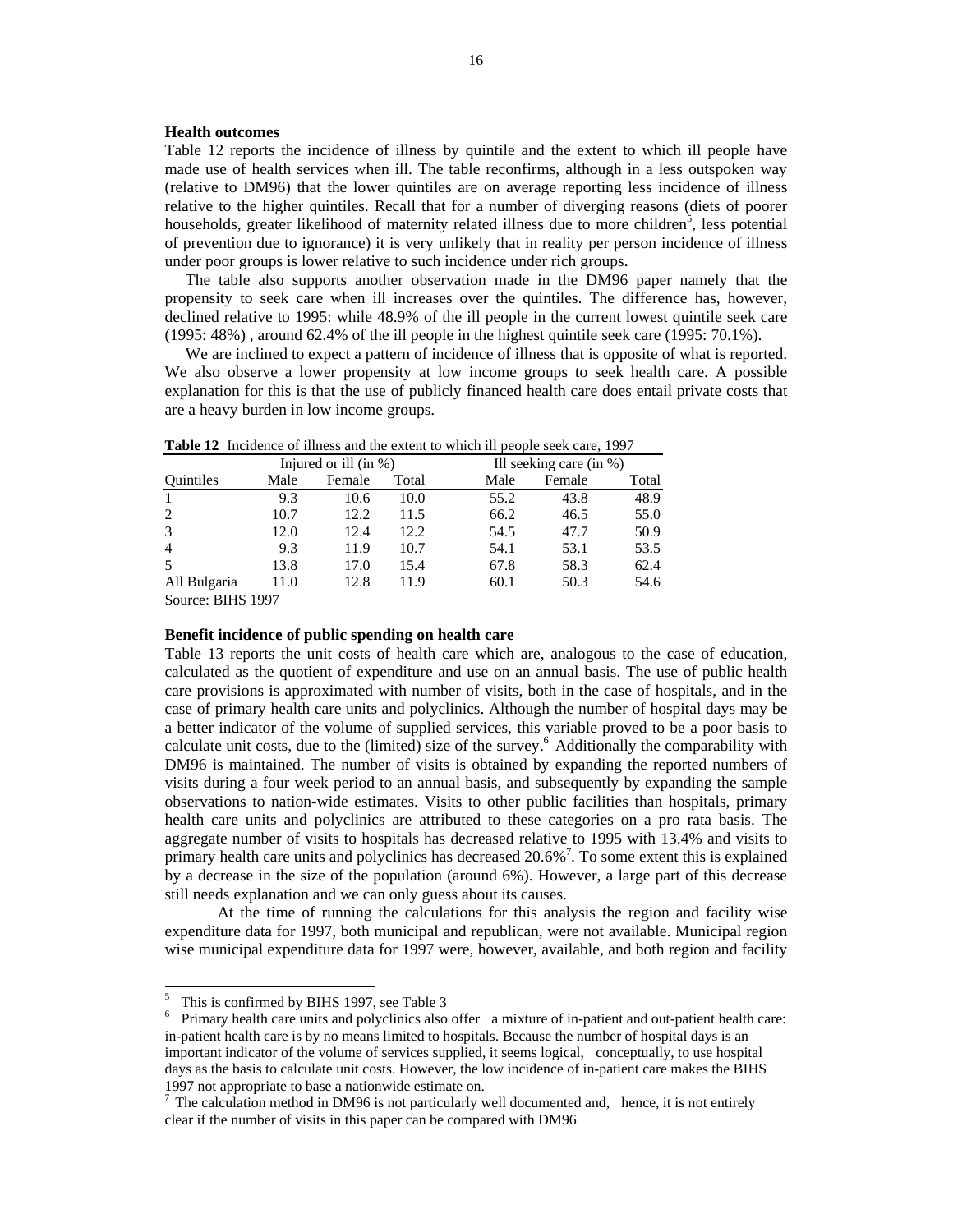wise municipal expenditure for 1996. Consequently facility wise and region wise health care expenditure by municipalities is obtained by imposing the 1996 region wise facility shares on the 1997 regional expenditure. Republican expenditure is calculated by using the 1996 share of republican expenditure in total health care expenditure (both municipal and republican), allocating this to facilities by exploiting the available information on the destination of the republican expenditure item and finally by attributing the facility wise aggregates to region on the basis of their 1997 municipal expenditure shares.

Again, we first should place the aggregate expenditure figure in perspective, prior to considering unit costs: the 1997 aggregate expenditure on health care has increased immensely relative to 1995, largely due to the crisis in February 1997: expenditure on hospitals has increased more than 17-fold and expenditure on primary health care units and polyclinics more than 29 fold! The difference in the increase in expenditure, however, suggests a huge and dramatic shift away from the hospitals and toward primary health care units  $\&$  polyclinics.<sup>8</sup>

With respect to the regional unit costs it should be noted that the Varna unit costs for hospitals and also but to a much smaller extent unit costs for primary health care units and polyclinics are extremely high. This is most likely due to the under-sampling of the urban population in Varna (see Table 1 and 2). The regional spread of unit costs in the case of hospitals corresponds roughly with the availability of health care services as presented in Table 10 with the exception of Sofia City (and Varna, see above).

|                | <b>Hospitals</b>                                      |         |                          | Primary health care units and polyclinics             |          |                          |  |
|----------------|-------------------------------------------------------|---------|--------------------------|-------------------------------------------------------|----------|--------------------------|--|
| <b>Region</b>  | annual health<br>expenditures<br>$(000 \text{ leva})$ | visits  | expenditure<br>per visit | annual health<br>expenditures<br>$(000 \text{ leva})$ | visits   | expenditure<br>per visit |  |
| <b>Bourgas</b> | 25,914,690                                            | 952227  | 27.215                   | 21,015,086                                            | 986854   | 21,295                   |  |
| Haskovo        | 32,663,093                                            | 542650  | 60,192                   | 17,523,462                                            | 2068854  | 8,470                    |  |
| Lovech         | 28,849,421                                            | 465223  | 62,012                   | 24,852,560                                            | 1395669  | 17,807                   |  |
| Montana        | 27,318,013                                            | 678567  | 40,258                   | 25,963,878                                            | 1432530  | 18,124                   |  |
| Ploydiy        | 31,490,131                                            | 439279  | 71,686                   | 29,893,024                                            | 2782098  | 10,745                   |  |
| Russe          | 15,210,403                                            | 501015  | 30,359                   | 9,261,529                                             | 1219137  | 7,597                    |  |
| Sofia City     | 37,471,402                                            | 1012697 | 37,002                   | 30,559,891                                            | 1864649  | 16,389                   |  |
| Sofia Region   | 29,202,973                                            | 1077850 | 27,094                   | 25,800,594                                            | 1392914  | 18,523                   |  |
| Varna          | 29,713,635                                            | 118847  | 250,016                  | 25,187,440                                            | 1069622  | 23,548                   |  |
| All Bulgaria   | 257,833,760                                           | 5763309 | 44,737                   | 210,057,465                                           | 14425028 | 14,562                   |  |

**Table 13**: Unit recurrent costs of publicly provided health care by district and health facility, 1997

Source: Ministry of Finance 1996, 1997; BIHS 1997

l

Tables 14 reports the benefit incidence of health care. Because of the gender difference of the incidence of illness and the use of health care provisions, the benefit incidence is also presented by gender. As in the case of education a benchmark is created as a reference distribution. The benchmark is constructed by calculating all-Bulgaria probabilities by age (10 years age groups) of visits to hospitals and PHCU / polyclinics, and attribute these probabilities to individuals and aggregate over quintiles. The resulting distribution reflects an equitable distribution of the benefits of public spending on health care.

In the case of hospitals a extremely skewed distribution of benefits is observed. The poorest quintile receives only 9.6% of the subsidy, while the richest quintile receives more than three times as much. More than 50% of all subsidies flows to the highest income groups. It should be noted that the health care needs are not distributed evenly over income groups, but are most likely much higher in low income groups. This is partly confirmed by comparison with the

<sup>&</sup>lt;sup>8</sup> Possibly this is an underestimation which is due to the procedure to obtain a facility wise break-up of republican expenditure; this would also explain the relatively low unit costs of Sofia City, which might be expected to be high having a high component of specialist health services (academic hospitals).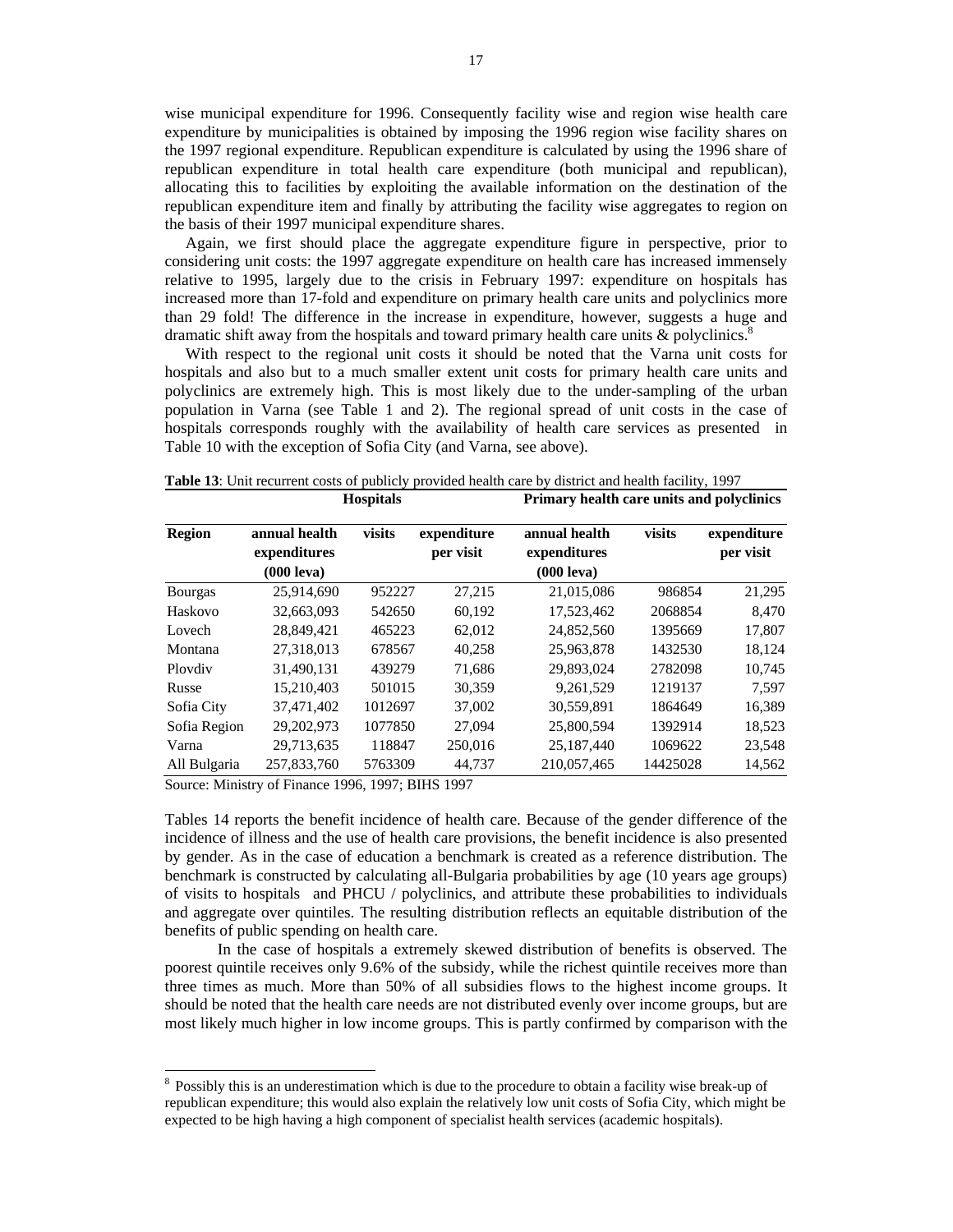benchmark distribution. Compared to the situation in 1995 the situation has changed slightly in favor of the highest quintile, i.e. has become slightly less favorable to the lower quintiles.

|                  | $5000, 1000, 1000, 1000, 1000, 1000, 1000, 1000, 1000, 1000, 1000, 1000, 1000, 1000, 1000, 1000, 1000, 1000, 1000, 1000, 1000, 1000, 1000, 1000, 1000, 1000, 1000, 1000, 1000, 1000, 1000, 1000, 1000, 1000, 1000, 1000, 1000$<br><b>Hospitals</b> |            |                    |        |       |                                        |        |  |
|------------------|----------------------------------------------------------------------------------------------------------------------------------------------------------------------------------------------------------------------------------------------------|------------|--------------------|--------|-------|----------------------------------------|--------|--|
|                  | actual, x1000 leva                                                                                                                                                                                                                                 | actual     | column share in %, |        |       | column share in %.<br><b>benchmark</b> |        |  |
| <b>Ouintile</b>  | Total                                                                                                                                                                                                                                              | Total /a   | Male               | Female | Total | Male                                   | Female |  |
| 1                | 23,011,248                                                                                                                                                                                                                                         | 9.6(10.9)  | 11.2               | 8.4    | 18.4  | 17.8                                   | 18.9   |  |
| $\mathbf{2}$     | 33,400,595                                                                                                                                                                                                                                         | 13.9(15.7) | 11.9               | 15.3   | 20.1  | 19.1                                   | 20.8   |  |
| 3                | 58, 565, 443                                                                                                                                                                                                                                       | 24.4(20.3) | 32.9               | 18.6   | 21.2  | 20.7                                   | 21.6   |  |
| 4                | 48,844,970                                                                                                                                                                                                                                         | 20.3(26.1) | 6.0                | 30.1   | 22.3  | 23.7                                   | 21.4   |  |
| 5                | 76, 361, 798                                                                                                                                                                                                                                       | 31.8(27.0) | 38.0               | 27.6   | 17.9  | 18.6                                   | 17.3   |  |
| All Bulgaria     | 240, 184, 055                                                                                                                                                                                                                                      |            |                    |        |       |                                        |        |  |
| <b>Ethnic</b>    | 211,118,213                                                                                                                                                                                                                                        | 87.9       |                    | 92.9   |       |                                        |        |  |
| <b>Bulgarian</b> |                                                                                                                                                                                                                                                    |            | 80.6               |        |       |                                        |        |  |
| Non ethnic       | 29,065,842                                                                                                                                                                                                                                         | 12.1       | 19.4               | 7.1    |       |                                        |        |  |
| <b>Bulgarian</b> |                                                                                                                                                                                                                                                    |            |                    |        |       |                                        |        |  |
| <b>Urban</b>     | 162,677,620                                                                                                                                                                                                                                        | 67.7(70.8) | 69.6               | 66.5   |       |                                        |        |  |
| Rural            | 77.506.435                                                                                                                                                                                                                                         | 32.3(29.2) | 30.4               | 33.5   |       |                                        |        |  |

**Table 14** Benefit incidence of public spending on health care by level of schooling, quintile, region, gender and ethnicity, 1997

#### **Primary health care units and polyclinics**

|                                       | actual, x1000 leva | column share in % |      |        | column share in %.<br>benchmark |      |        |
|---------------------------------------|--------------------|-------------------|------|--------|---------------------------------|------|--------|
| <b>Ouintile</b>                       | Total              | Total             | Male | Female | Total                           | Male | Female |
| $\mathbf{1}$                          | 33,445,366         | 17.1 (15.9)       | 17.6 | 16.8   | 20.4                            | 20.6 | 20.2   |
| $\overline{2}$                        | 32,338,323         | 16.5(17.4)        | 17.8 | 15.6   | 19.5                            | 19.4 | 19.7   |
| 3                                     | 42,560,877         | 21.8(21.1)        | 19.6 | 23.7   | 19.1                            | 18.6 | 19.5   |
| 4                                     | 42,039,639         | 21.5(24.5)        | 23.9 | 19.3   | 20.9                            | 21.2 | 20.6   |
| 5                                     | 45,186,893         | 23.1(21.0)        | 21.1 | 24.6   | 20.1                            | 20.2 | 20.0   |
| All Bulgaria                          | 195,571,098        |                   |      |        |                                 |      |        |
| <b>Ethnic</b>                         | 176,727,389        | 90.4              | 89.6 | 91.0   |                                 |      |        |
| <b>Bulgarian</b>                      |                    |                   |      |        |                                 |      |        |
| <b>Non Ethnic</b><br><b>Bulgarian</b> | 18,843,709         | 9.6               | 10.4 | 9.0    |                                 |      |        |
| Urban                                 | 138,930,162        | 71.0(60.7)        | 76.0 | 66.8   |                                 |      |        |
| Rural                                 | 56,640,936         | 29.0(39.3)        | 24.0 | 33.2   |                                 |      |        |

Source: own calculations

/a between brackets the estimates for 1995 from DM96 (T 14)

 In the case of primary health care units and polyclinics the distribution of benefits is much less skewed. Nevertheless, a smaller share of the benefits flows to the extreme poor relative to the extreme rich (respectively 17.1% and 23.1%). Comparison with the benchmark distribution confirms these observations: the lower quintiles have a lower share relative to their equitable share while the higher quintiles have a higher share relative to their equitable share. Compared to 1995 the situation has hardly changed. The distribution of health care benefits is distributed fairly equal between urban and rural households and this has also hardly changed relative to 1995. Non ethnic Bulgarian benefit more or less equal from hospital subsidies as their ethnic Bulgarian neighbor, although the distribution is slightly less proportional in the case of primary health care units & polyclinics. However, the extremely low benefit of female non ethnic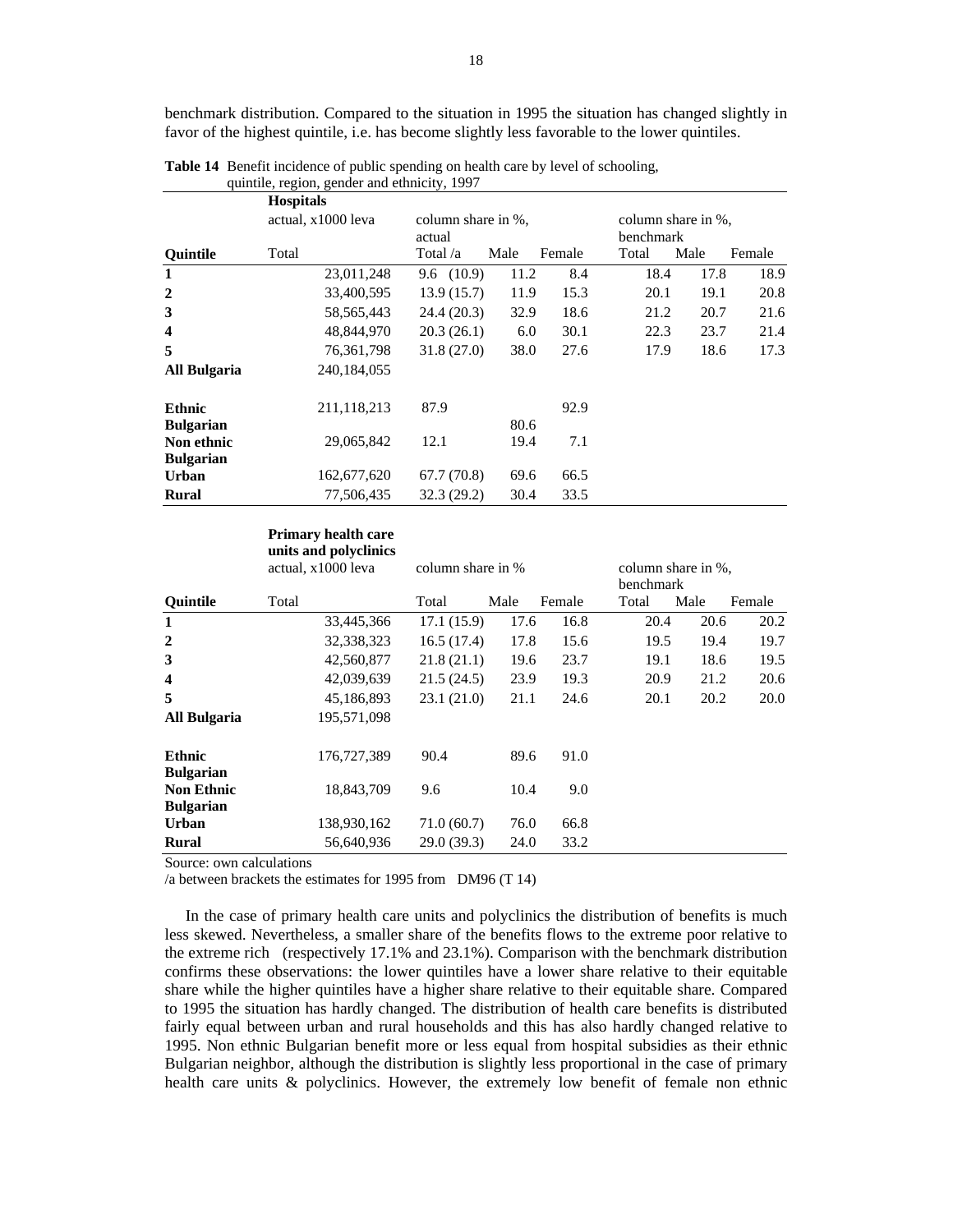Bulgarians in both hospitals and primary health care units & polyclinics (7.1% and 9.0%) is striking. Perhaps this is due to cultural differences.

### **Private outlays of households on publicly provided health care**

A final issue to be considered is the distribution of private outlays required to make use of publicly financed health care provisions. Such costs include costs of consultations, costs of tests, costs of treatments, costs of drugs and costs of transportation. The costs of drugs are by far the largest component with an average share of around 70%. Next, and also an important component is the cost of treatments, which are on average around 20%. Other items are of minor importance. The share of treatment costs in total private costs is slightly higher for the lowest quintile.

 The burden of these private costs is assessed by calculating the share of these costs in total income. The share of these costs in household income is on average 2.4%. The distribution is, however, highly skewed: the poorest quintile spends on average 4.2% of its income on health care while all other quintiles spend slightly less than 2% on health care. The richest quintile spends on average 2.8% of its income on health care. The size of the private costs for the lowest quintile suggests an explanation for the underreporting of incidence of illness and the lower propensity among poor households not to seek care when ill (see Table 12).

**Table 15** Private household expenditures on health care, expressed as a percentage of total household expenditures, by type of expenditure and by quintile, 1997

|              | visits | tests | treatments | drugs | transport | total |
|--------------|--------|-------|------------|-------|-----------|-------|
| quintile     |        |       |            |       |           |       |
|              | 0.08   | 0.02  | 1.30       | 2.64  | 0.10      | 4.16  |
| 2            | 0.02   | 0.01  | 0.43       | 1.39  | 0.06      | 1.91  |
| 3            | 0.03   | 0.05  | 0.42       | 1.29  | 0.05      | 1.85  |
| 4            | 0.05   | 0.06  | 0.26       | 1.41  | 0.09      | 1.87  |
| 5            | 0.05   | 0.08  | 0.59       | 1.98  | 0.11      | 2.82  |
| All Bulgaria | 0.05   | 0.06  | 0.52       | 1.72  | 0.09      | 2.43  |

Source: BIHS 1997

# **4 Summary and conclusion**

### **On education**

For school types other than the data suggest that the enrollment of the poorest quintile has substantially deteriorated in 1997. The evidence suggests a contraction of aggregate expenditure on elementary schools, middle schools and secondary general schools, and vocational and technical schools. The distribution of benefits of education subsidies is highly unequal for all school types. The deviation from an equitable benchmark distribution is the smallest for elementary schools, middle schools and secondary general schools. For all other school types the distribution of benefits becomes highly unfavorable to poor quintiles. Compared to 1995 the distribution of higher types of education has not changed much: if anything the benefit incidence of technical and vocational has become slightly more equal.

### **On health care**

The evidence suggests a major shift of resources away from the hospital sector. In the case of hospitals an extremely skewed distribution of benefits of publicly financed health care is observed: the poorest quintile receives only 9.6% of the subsidy. In the case of primary health care units and polyclinics the distribution of benefits is much less skewed. Nevertheless, a smaller share of the benefits flows to the extreme poor relative to the extreme rich. Given the higher incidence of illness among poor groups, this is most likely an underestimate of the real